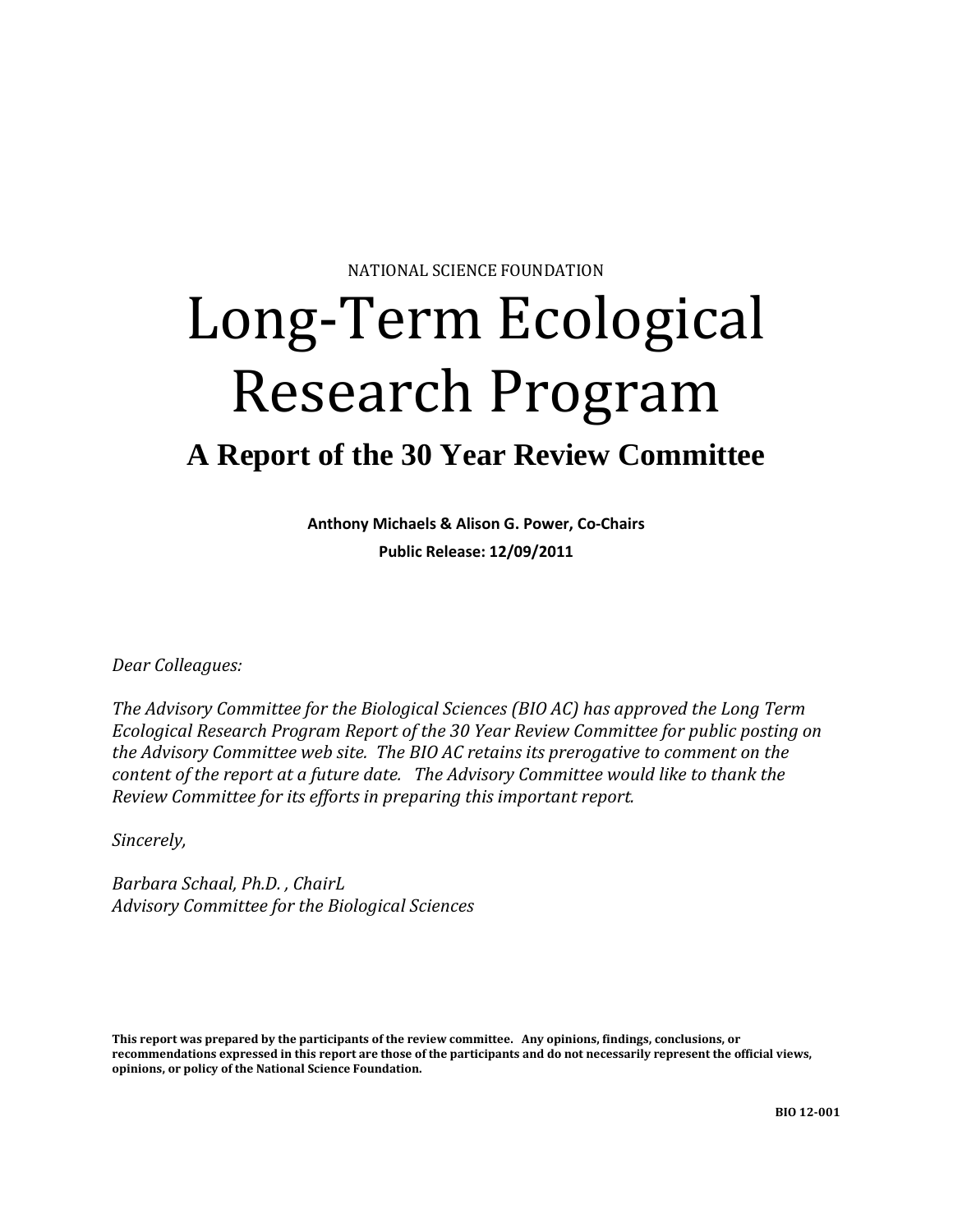## **I. EXECUTIVE SUMMARY**

The National Science Foundation (NSF) convened a small group of experts (Appendix 1) to evaluate the strategic plan for the Long-Term Ecological Research (LTER) program. The charge to this group was to provide a prospective assessment and strategic vision for the next decade of LTER (see Appendix 2). In response to that charge, the committee met twice (June 2010, October 2010) and committee members made site visits to 8 LTER sites and the LTER Network Office. In the review, we evaluated whether the LTER program's plans for moving forward are likely to stimulate a future that is even more successful than its past.

In general, the committee finds that the LTER network has articulated a good strategy for the future that can be improved into a great strategy once several challenges have been addressed. To move forward, the network must clearly delineate its unique value in the complex universe of ecological and environmental science, and must articulate the questions that can only be uniquely addressed with studies on decadal time-scales. It must continue to build its network-level capacities at both the practical level, where data management poses a significant challenge, and at the vision level, where hard questions must be addressed. The network must poise the LTER program very explicitly to meet some grand scientific challenges, and then evolve to provide the critical science that helps address these challenges. The network must become an active participant in new, emerging programs that will also address long time-scales and continental spatial scales – perhaps playing a key role in a network of networks that brings it together with NEON, OOI, Earthscope, ULTRA and other programs with parallel goals in related fields. This is an opportune time for a new level of leadership to emerge, so that the science of LTER is used to inform critical societal decisions on managing landscapes and ecosystems in a time of planetary change.

This Executive Summary presents the major findings of this report. We list four major strengths of the LTER network that we identified, as well as four significant challenges that it faces in the coming decade. We then list eight recommendations for how these challenges can be met. Section II introduces this 30-year review, and Section III provides information on the 20-year review by way of background. Section IV is a detailed analysis of LTER's current strengths and challenges, and provides the context for this committee's recommendations. We note at the outset that the 2011 LTER Strategic and Implementation Plan was not yet available the time that this 30-year review committee received its charge, met as a group, and developed its recommendations. We have independently arrived at many of the same conclusions as those highlighted in the Strategic Plan. However, as will be clear in this report, our perspectives on how to address certain major concerns, and our sense of their relative urgency, are not always congruent with those of LTER itself.

## **Key Findings: Strengths**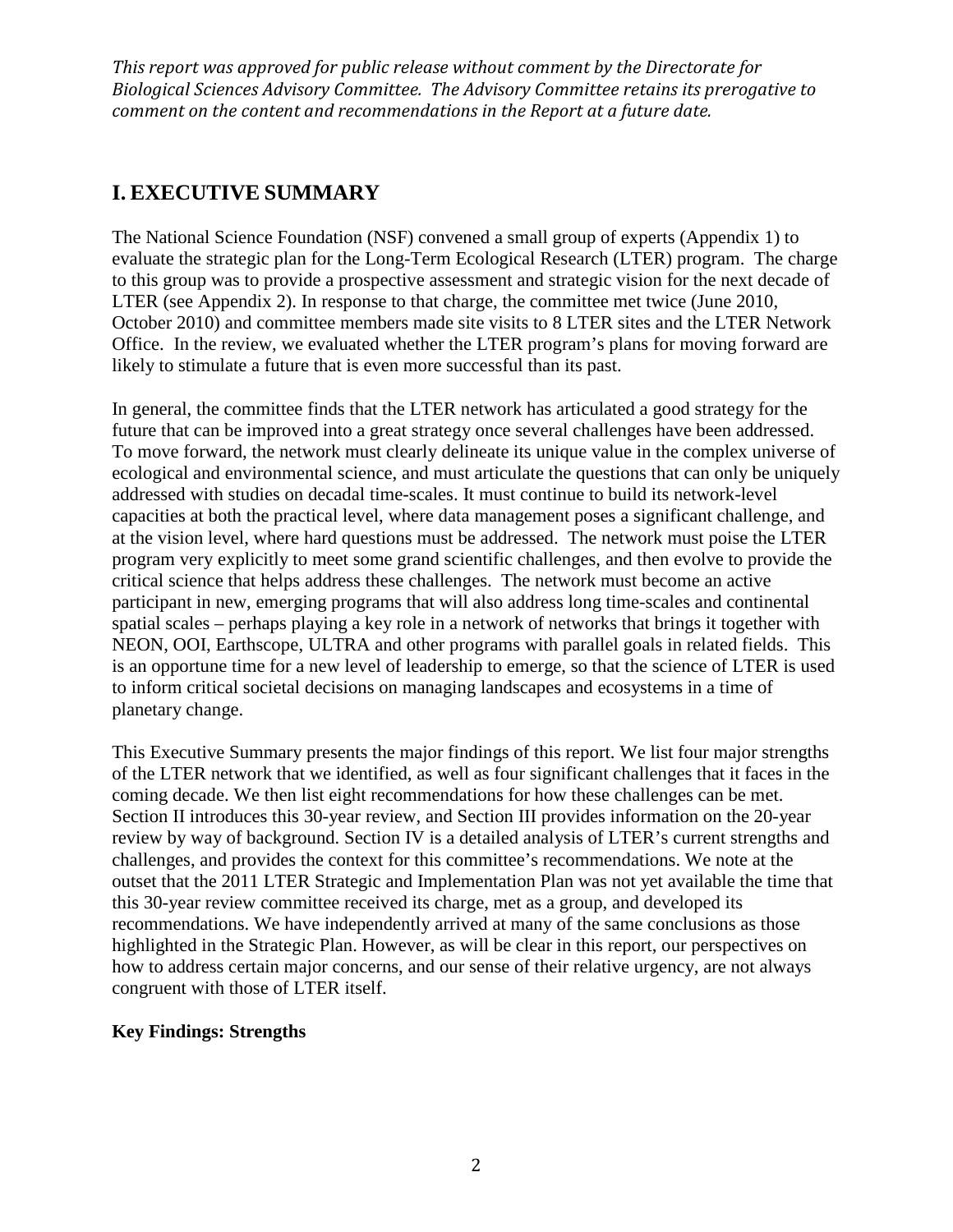- The committee strongly believes that the LTER program is an excellent science program with an immense and expanding value in ecological and conservation science. It is a critically important program with outstanding accomplishments to its credit, and it is obvious
- that, at the very least, this level of accomplishment is likely to continue going forward. It is consistently an excellent investment by the NSF.
- The LTER program has leveraged its funding to support a much more extensive research program than would be possible from LTER funds alone.
- The emergence of a fully functioning network across the sites now allows science to be conducted on continental scales, setting the framework for the next generation of big questions that can be addressed by LTER and the emerging observing system networks.
- The richness of the long-term *observational* data gathered across the LTER network makes it uniquely poised to establish cross-site *experimental* studies of the mechanisms whereby factors such as climate change, nutrient loading, loss of biodiversity, and invasive species impact ecosystem functioning and species dynamics.

## **Key Findings: Challenges**

- Internally, there continues to be a tension between the goal of network-level research and the goal of site-based research. This tension can be highly productive if a back-and-forth interplay is established in which discoveries at one scale are compared, contrasted and synthesized with those at the other. With the right opportunities for synthesis, the site versus network tension could become an engine of creativity and more rapid scientific advancement. At present, though, an insufficient proportion of LTER scientists are as engaged in networklevel activities as would be optimal.
- Although most LTER sites provide good web access to the data they have gathered, there has been slow progress in making LTER data comparable across sites and thus easily usable by third-party scientists inside and outside the LTER network. Achievement of these networkwide data management goals will be crucial for cross-site analysis and synthesis.
- Network leadership relies upon a bottom-up, egalitarian approach that results in creative within-site research. However, strong network leadership is important when hard choices must be made, such as enforcing data management standards. We see a need for a greater centralized scientific leadership, empowered by the PIs and site scientists. This leadership could position the network to guide a broader scientific community confronting societal challenges that require ecological understanding.
- Many LTER researchers have recognized the dynamic link between humans and ecosystems, and have included social science components in their research program. At some sites, particularly the urban sites, social science has played a central role in shaping the research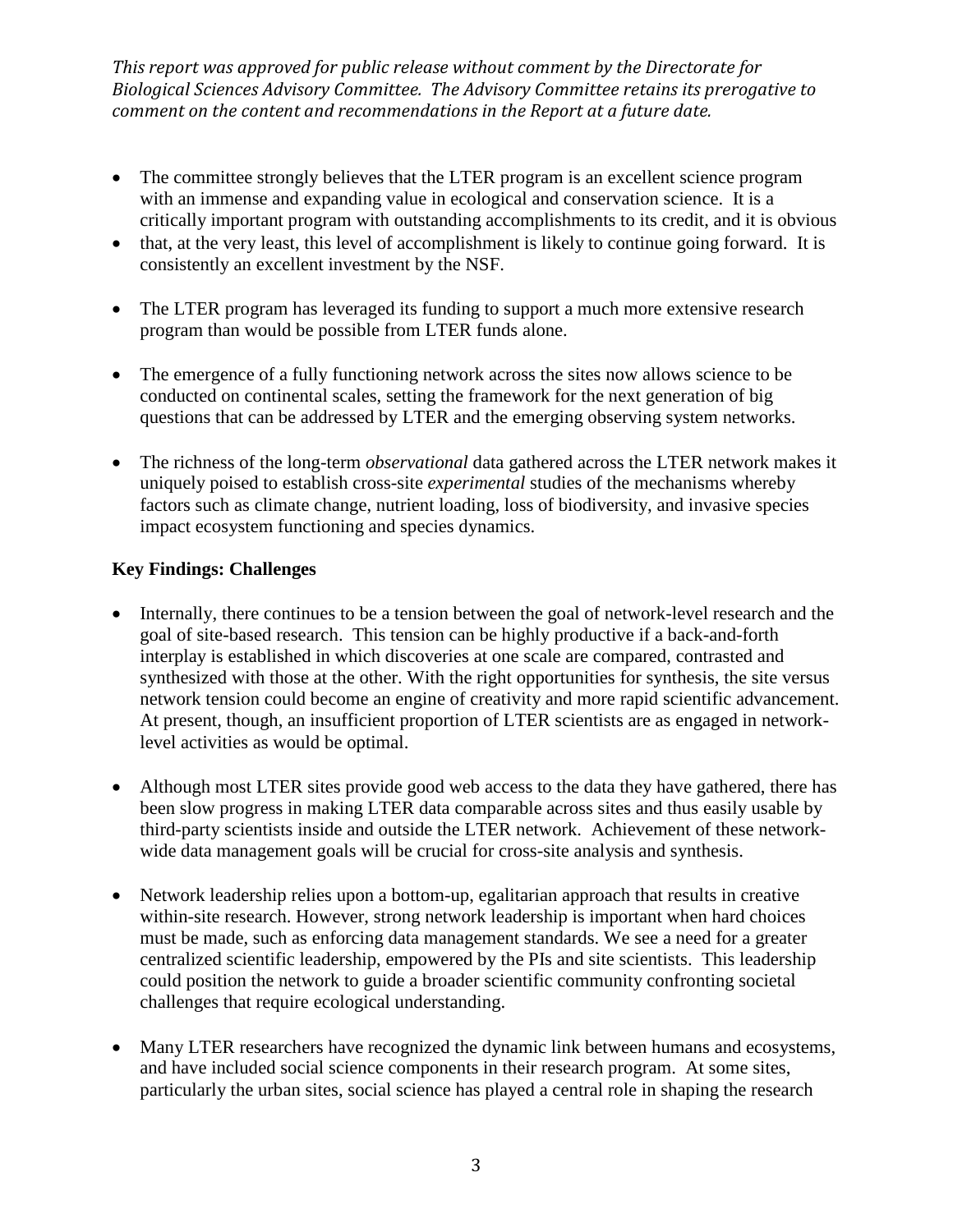program. Though there is a real need to increase integrated research across the natural and social sciences to effectively address human-ecosystem interactions, it is not clear that LTER is well suited to contribute to fundamental advances in the social sciences. The central focus of LTER research is ecological, making it difficult to attract social scientists and to integrate social science research in a meaningful way. Some sites have felt pressured to incorporate social science elements when they are not ideally poised to do so. There is an authentic desire

• to increase social science participation, but there is not a clear vision for how to achieve scientific excellence in this area.

#### **Summary of Recommendations:**

- 1. Although the LTER network has been highly successful, it is critical for it to clearly articulate for NSF and for the scientific community as a whole its future "value-added" components. It needs to be absolutely clear (a) what challenges long-term data are *uniquely* poised to answer and (b) what the LTER network can offer *beyond* a collection of excellent long-term studies on diverse issues at ecologically distinctive sites. For LTER to better justify significant additions of resources for current activities (and possibly the addition of new sites), it needs to clarify the grand challenges that individual sites and the network as a whole would be able to answer if such expansion took place.
- 2. The richness of the long-term observational data gathered across the LTER network makes it uniquely and optimally poised to establish *cross-site experimental studies* of the mechanisms whereby factors such as climate change, nutrient loading, loss of biodiversity, shifts in species composition and food web structure, and invasive species impact ecosystem functioning and species dynamics. Although each site is likely suitable for only a subset of these experiments, the network as a whole would add immeasurably to ecological science by pursuing such coordinated multi-site experimental studies. We recommend that the network plan and actively seek funds for a coordinated program of cross-site experiments and related cross-site observations. To ensure success, the LTER sites should actively recruit a new generation of diverse scholars interested in dedicating their careers to experimental and observational studies at the continental scale.
- 3. Although all LTER sites should incorporate appropriate social-science data into their analyses, we are not convinced that social science research is, in its own right, a central value-added component for the network as a whole, but it may well be so at some individual sites. Before undertaking a major network-wide expansion of social science research, the value of such an expansion must be better articulated and demonstrated.
- 4. As the goals and spread of long-term science continue to broaden, it is becoming critical to think beyond networked LTER sites, towards networks of networks (including but not restricted to an LTER-NEON network). The LTER network is uniquely poised to seek a leadership role in achieving this goal, and should articulate a concrete vision statement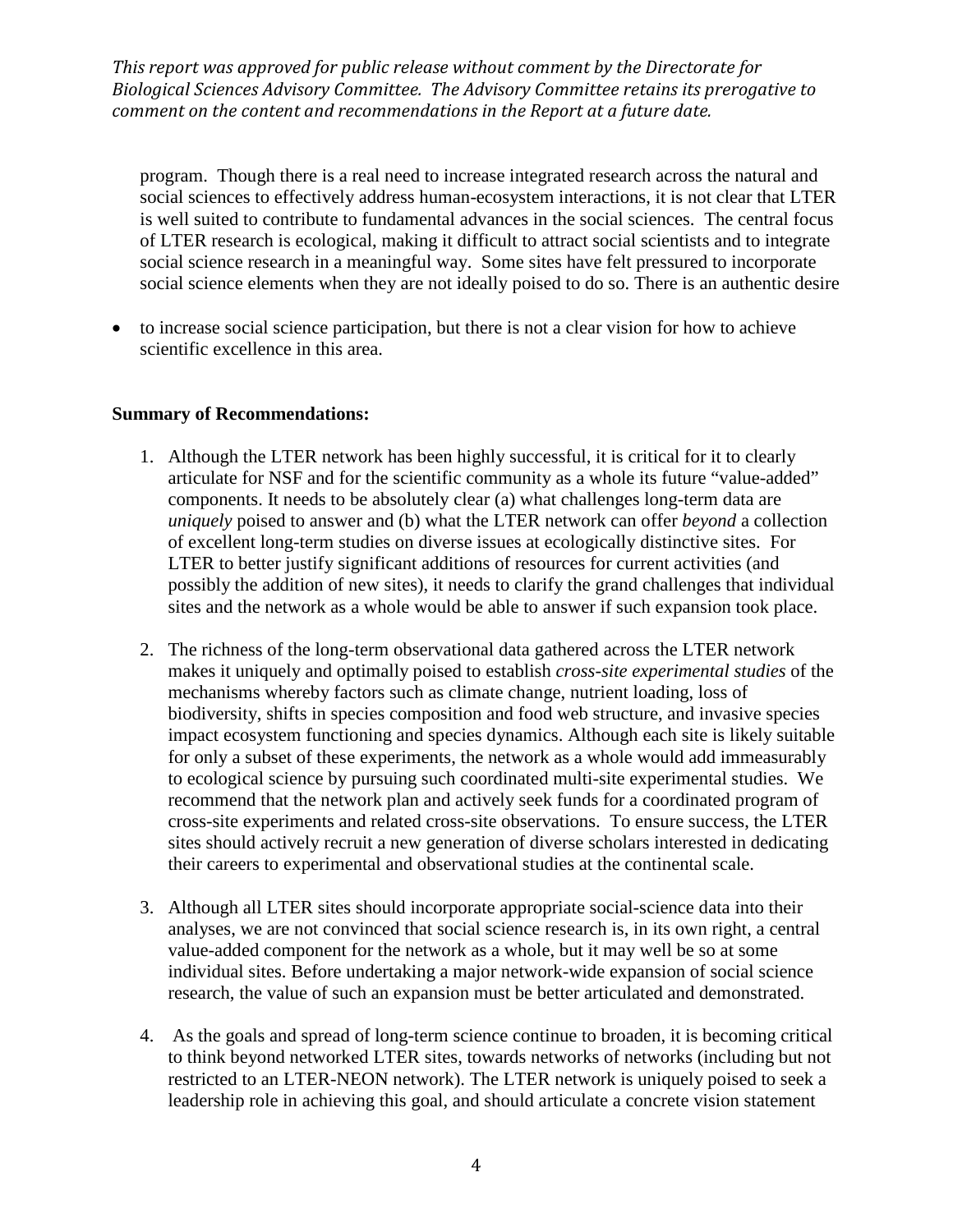about its leadership opportunities. To ensure success, the LTER program should actively recruit a new generation of diverse scholars pursuing experimental and observational studies at the continental scale.

5. Data management at each LTER site is adequate to excellent in its support of the current science questions at sites, but the LTER network as a whole must invest in making LTER data comparable across sites and more readily available to those interested in networkwide analyses. This problem can be remedied by either new resources for the network

office or by re-directing some existing network office funding towards providing current and future scientists easy access to all LTER data from all sites. In particular, (a) the LTER Network Office must markedly expand its current data activities into a fully functional data management system that serves and archives all LTER data and metadata from all sites in a consistent and easily used manner to third-party users; and (b) each LTER site must fully support this LNO mission by publishing all data sets, in their entirety and with appropriate metadata, in a standard format with the network office and/or some other permanent repository in a timely manner.

- 6. Citizen science shows increasing promise as an outreach and educational tool to local communities and to audiences with a diversity that reflects the nation. Some LTER sites are encouraging this, among their other educational activities. These efforts should continue and be initiated at other sites. Their success is partially predicated on increasing the diversity of scientists, staff and students at each site as role models to the citizen scientists and each site must enhance its efforts in this area.
- 7. Cross-site education programs should be a higher priority for funding and effort, both through the spread of the better program models and for education activities that truly leverage the network as a whole. The few cross-site educational programs that have been offered to date have been very promising but funding has been minimal. It is critical to identify funding mechanisms for cross-site education both within and beyond NSF. Such programs should emphasize participation by diverse students and stakeholders.
- 8. Resources are a key limiting factor for the future of the network. The network should: 1) make realistic prioritizations within the existing resource base to create more science per dollar, and 2) engage with NSF and others to pro-actively develop new resources. Prioritizations will include spending more on data and diversity. The case for new resources could be built around a new level of excellent science that addresses the big science questions that underpin society's grand challenges. In all cases, the best practices and tools for developing new resources could be shared across the network to improve the effectiveness of each site.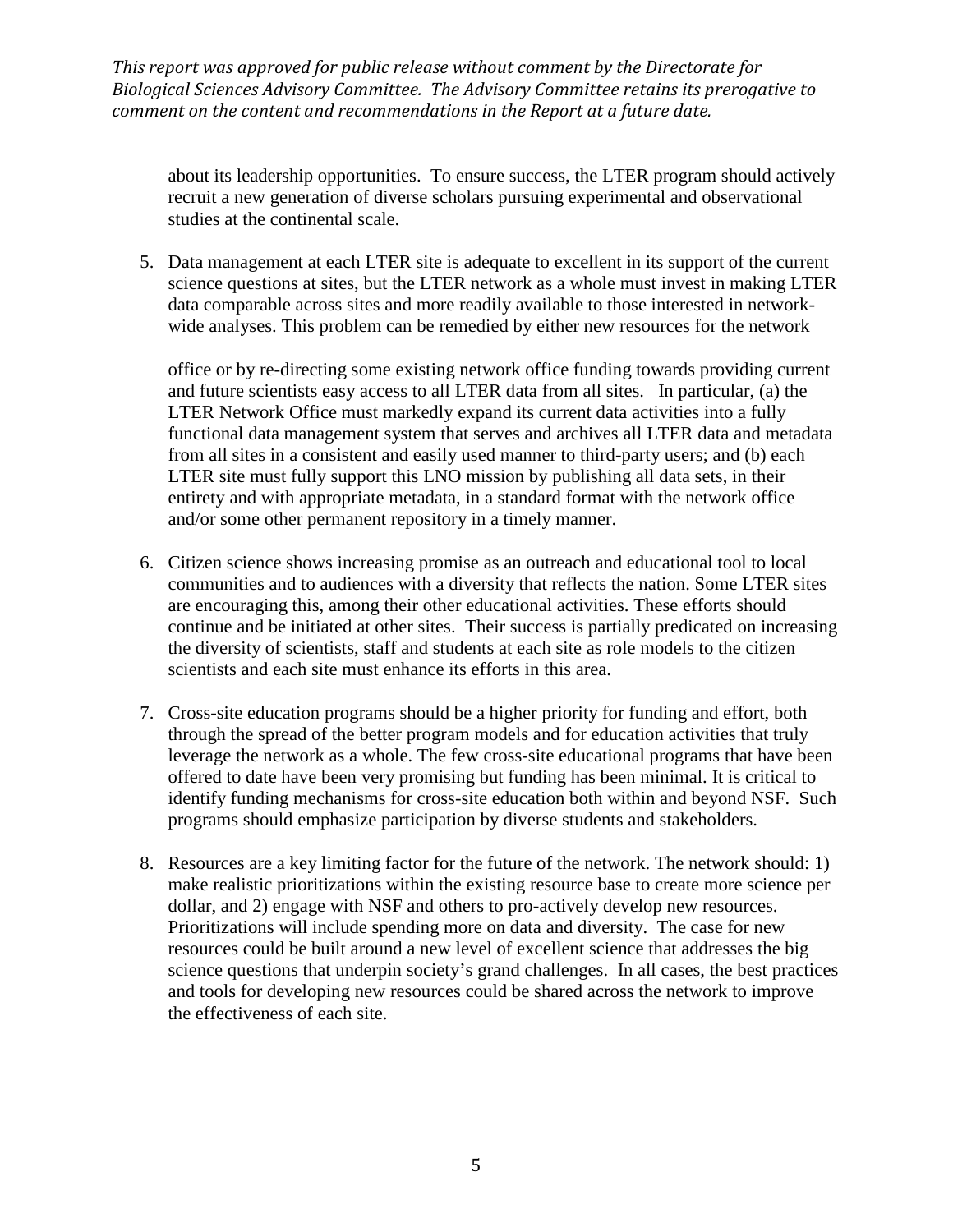## **II. INTRODUCTION**

The Long-Term Ecological Research Program is one of the jewels in the NSF crown. No other program has had such a transformative role on the field of ecology as the LTER. In particular, the older sites, which have existed nearly three decades, now provide data of sufficient depth, breadth and duration to resolve numerous questions of central importance to science and society, and to raise new and testable hypotheses. More typical short-term research programs have often only been able to hint at the resolutions to these issues. The vision to embed manipulative, experimental research into this multi-decadal platform takes a largely observational perspective and gives it more solid connections to theory and more robust predictive capacity for science and society. In the past decade, the emergence of a fully functioning network across the sites now allows science to be conducted on continental scales, establishing a framework for the next generation of big questions that can be addressed by LTER and by the emerging observing system networks. Let there be no question – the LTER program has been an extraordinary success story within the National Science Foundation and one that, if funding continues at the same level, has the ability to produce as much or more in the coming decades.

The challenge, for the LTER network, the NSF and for this review committee, is how to take full advantage of this history and to map a path into the future that builds on LTER's success. No program has the "right" to continue forever just because it asks long-term questions and has a good track record with its past funding. The continuation and particularly the growth of the program must be justified by the quality of the new science yet to be done, the value of that science to the mission of the NSF, and the needs of the people of the United States of America. The LTER has presented a strategy and an implementation plan that reflect its vision of this path. This review committee, comprised of individuals with their own perspectives and biases, has explored both that vision and additional ideas gleaned from its own discussions and interactions with communities beyond the LTER network. In considering the future of the LTER program, we chose to ask some key questions, grouped under five areas, that resulted in eight recommendations:

## Defining the Value of Long-Term Ecological Research

What is the essential value of "long-term" ecological research that distinguishes it from more traditional research studies? Is this value of sufficient importance to warrant its own program and unique, long-term funding? What are the key scientific questions that can be addressed by this style of research, and are they among the most important questions in the field? *(Recommendations 1, 2 and 3)*

## Reassessing Network Structure

What kinds of partnerships can empower this network to be even more effective in the conduct of its science, in its ability to address key scientific grand challenges, and in reaching larger communities? Who will lead, and how will that leadership express itself as value to the science, network, and society? What is the function of the network, the network office, and the larger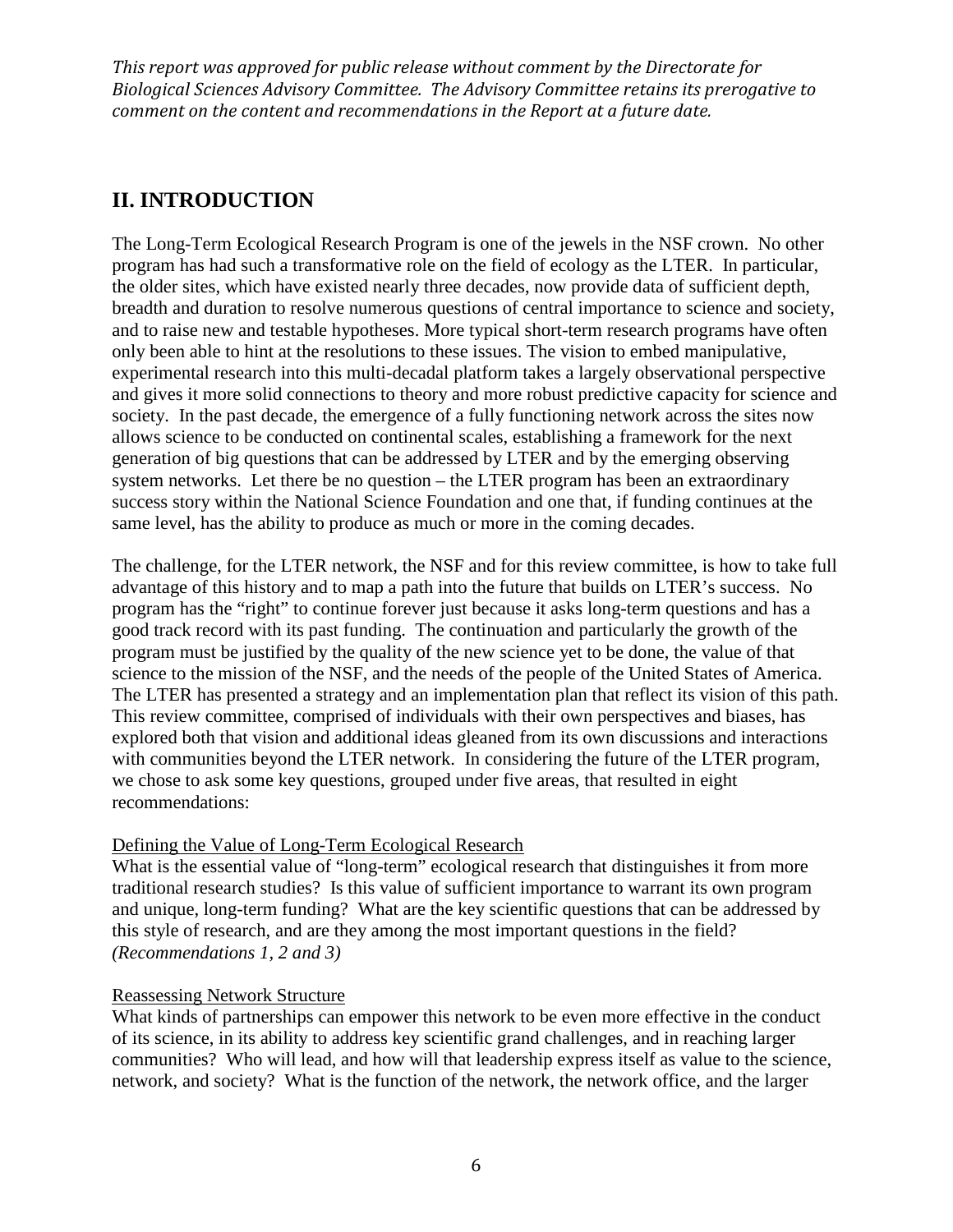management apparatus, and do these structures provide the most cost-effective way to meet these larger needs? *(Recommendation 4)*

#### Reassessing LTER Data Management Practices

How can LTER and NSF ensure the long-term availability, accessibility, interpretability, and functionality of LTER data, even after LTER sites are no longer funded and part of the network? *(Recommendation 5)*

## Extending the Network Reach

How should the LTER network extend its reach beyond its science, how valuable are these activities, and how can they be made most effective? *(Recommendations 6 and 7)*

Looking Forward: Resource Issues

How should financial resources to LTER be allocated in the future, under various realistic growth scenarios? *(Recommendation 8)*

## **III. BACKGROUND: THE TWENTY-YEAR REVIEW**

The second comprehensive review of the LTER program was conducted in 2001-2002 by a committee co-chaired by Dr. Frank Harris and Dr. Leonard (Kris) Krishtalka. The resulting report documented many major achievements that LTER had accomplished since its 10-year review in 1993. The report notes that during its second decade, the LTER program effectively incorporated the advice of NSF's ten-year review and dealt more with large-scale and cross-site ecological patterns and processes, as well as anthropogenic influences on ecological systems. The report also highlighted that LTER's own vision for the coming decade was one of synthesis science, "…in which the data and knowledge gained over the past twenty years, plus current studies, are brought together to reach new levels of understanding of long term ecological patterns and processes" (LTER White Paper: Priority Setting in the LTER Network, 2001). The 20-year review committee strongly concurred with this goal.

The central recommendation of the 20-year review was that a comprehensive strategic plan be developed by the LTER community and the NSF. To quote the report, "The LTER enterprise is now a distributed, mid-size organization with enormous research and educational capability. It needs to deploy this capability with creativity, coherence and economy to accomplish synthetic, systems-level ecology. Synthesis science will be a costly, complex undertaking requiring disciplined choices among goals, options and approaches. A successful strategic plan, formed around these choices, will keep the LTER program innovative, adaptive and nimble by matching scientific priorities and goals with fiscal resources and by instituting management structures and processes for conducting  $21$  century biology." Twenty-six specific recommendations were offered for ways in which LTER could and should take synthesis science into the next decade.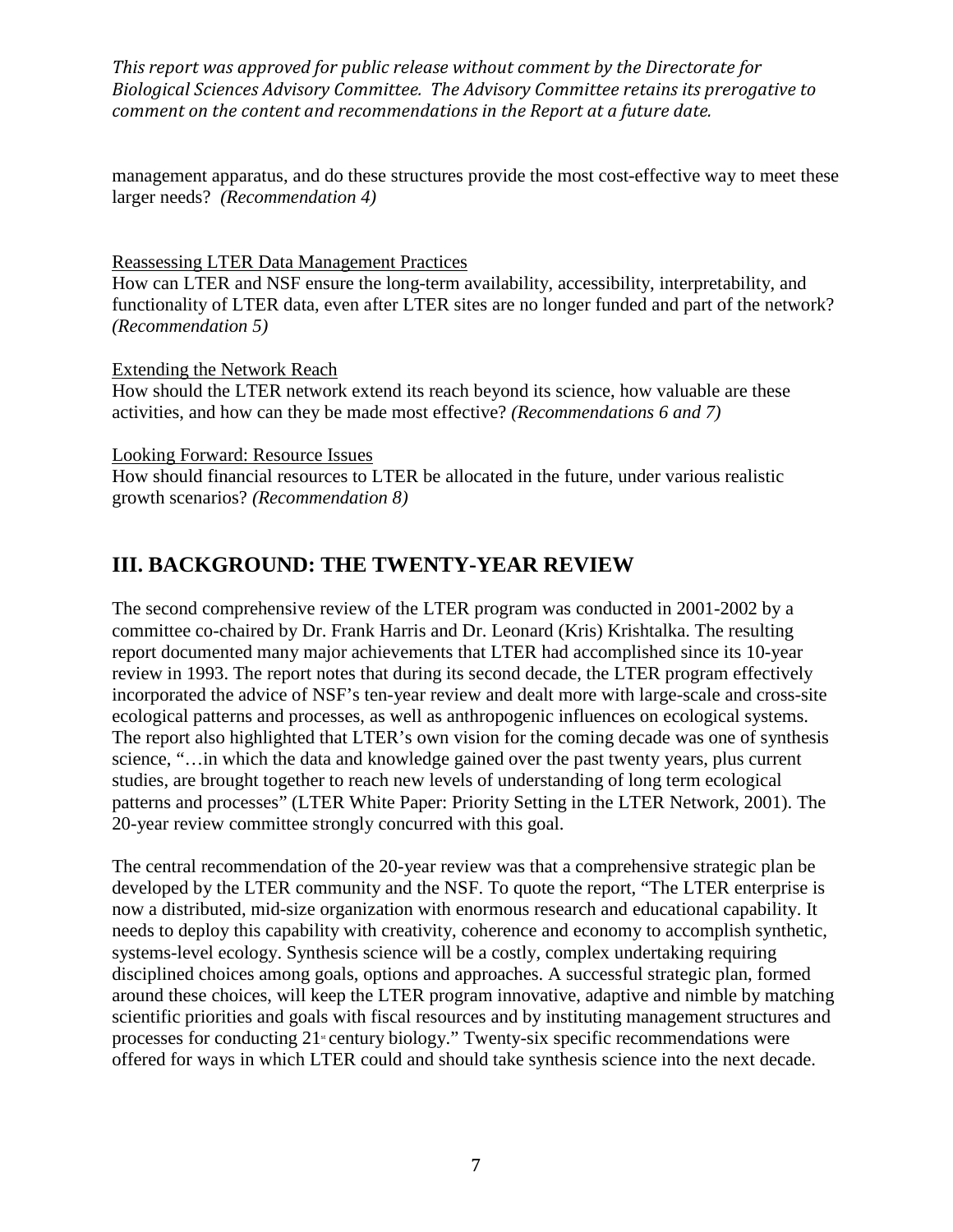It is clear that the LTER community was highly responsive to the 20-year review. Consistent with its recommendations, cross-site activities have increased and biodiversity research at individual LTER sites has greatly expanded over the past decade. The role of social science in the LTER network has also gained considerably more prominence, as urged in another recommendation. Finally, consistent with the 20-year review's major directive, a decadal plan

was developed in 2007 that has oriented further growth of the network. This committee has closely read that document, as well as the 2007 ISSE (*Integrative Science for Society and Environment: A Strategic Research Initiative*) report. The present report is offered in the context of what LTER itself proposed to accomplish. Although the 2011 Strategic and Implementation Plan appeared too late to structure our review, we have closely read this document as well.

New challenges have arisen, however, and some of those noted in the 20-year review have not yet been addressed. Three points in particular strongly influenced the context of this 30-year evaluation. First, major fiscal crises within the nation as a whole, and NSF in consequence, precluded funding of some of the LTER's more ambitious ideas. By mid-decade, LTER was faced with the challenge of how to do more (or even the same amount) with less and less. Second, this committee also noted with concern that many problems noted in the 20-year review relating to LTER data management and data-sharing have not been fully addressed. Indeed, they have grown more severe in the past decade, to the point where they risk becoming major constraints on the value of LTER network science. Finally, the increasing speed of anthropogenic change over the past decade made this committee particularly aware of the need to evaluate the current and potential role of LTER in the context of research on human impact on the planet.

## **IV. FINDINGS AND RECOMMENDATIONS OF THE THIRTY-YEAR REVIEW**

#### **Defining the Value of Long-Term Ecological Research**

*Identifying Value-added Components.* We live in a time of rapid and alarming changes in the world around us. The climate system is responding to a mix of natural and anthropogenic influences, some of which are becoming well understood (e.g. El Nino, Pacific Decadal Oscillation), whereas others, like the anthropogenic effects of greenhouse gases, have wide uncertainties about the strength of the signal and the resulting effects on the overall stability of the climate and ecological systems. Human changes to the fluxes of nutrients on all scales are profound and expanding. The re-distribution of biodiversity, including both losses of species and the spread of invasive organisms, are restructuring ecosystems worldwide. The physical footprint of humans is also expanding, encroaching to a greater and greater extent into nearly every ecosystem. At the same time, the potential for renewable energy derived from nature and the value of ecosystem services can play important roles in the socioeconomic processes that drive ecosystem change. These drivers and processes are of huge social concern, and all operate on time-scales of decades to centuries. Managing this planet requires that we understand and can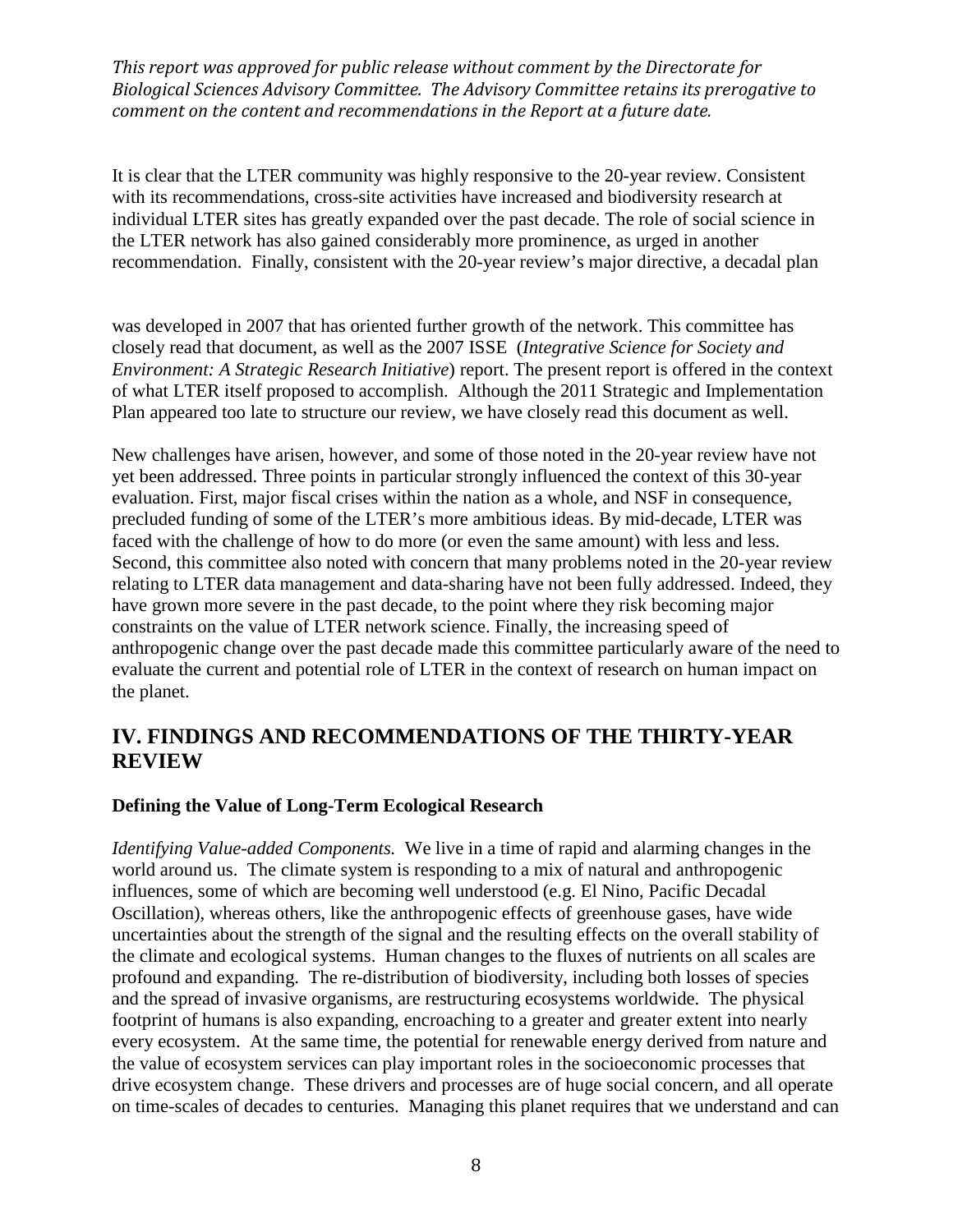predict the complex dynamics of ecosystems and their emergent properties on the decade to century time-scales. LTER is helping us to do that in a profound way.

The scientific results emerging from the current LTER program illustrate how studying phenomena on these time-scales can successfully address fundamental research questions at the heart of ecology and the needs of society. For instance, LTER research at the Cedar Creek (Minnesota) site uncovered the central roles that biodiversity and species composition can play in determining the stability and functioning of ecosystems. In achieving this goal, this research

has inspired scientists in Europe, Asia and South America to determine the importance of these processes in some of the major ecosystems of these continents. The LTER-led example of making data freely available now means that scholars interested in the effects of biodiversity and composition on ecosystem functioning can do truly global meta-analyses using the data provided by an informal consortium of researchers from around the world. For instance, these results are now allowing economists to determine the economic value of the preservation or restoration of biodiversity based on the values of the ecosystem services that it provides.

Similarly, research at the Everglades (Florida) LTER is revealing the scientific mechanisms whereby nutrient loading impacts species and processes of concern, thus guiding the massive program to restore the Everglades. Work at several LTER sites, including the Konza (Kansas), Jornada (New Mexico), Arctic (Alaska) and Cedar Creek (Minnesota) LTERs, is revealing the mechanisms whereby climate warming impacts species abundances and ecosystem functioning, thus providing insights into the climate-driven environmental change that the Earth may face later this century. Finally, research at the Northern Lakes LTER (Wisconsin) has shown how both the supplies of resources such as phosphorus and nitrogen and the structure of food webs interact to determine the trophic structure of lake ecosystems, and thus water quality in freshwater ecosystems.

Some scientific questions demand not only a broad time scale but a large spatial scale, and the LTER is well set up to do this, especially since some sites have natural affinities. For instance, three LTER sites form a natural gradient from subtropical Everglades to southeastern coastal marshes to New England salt marshes. Western and Pacific coastal sites differ substantially from the east coast sites in geomorphology and continental shelf bathymetry. Many sites experimentally manipulate nutrient fluxes to elucidate mechanisms that are important to both natural dynamics and anthropogenic impacts. Coordinating research and synthesis activities at related sites could maximize the payoff from the work already being done at these sites.

Long-term science can address profound questions of great importance to the field – questions that cannot be addressed in short-term projects, no matter how comprehensive, experimental and predictive. Every LTER site has one or more of these questions at the heart of its existence and these are tested regularly through the proposal renewal process for their value to the field.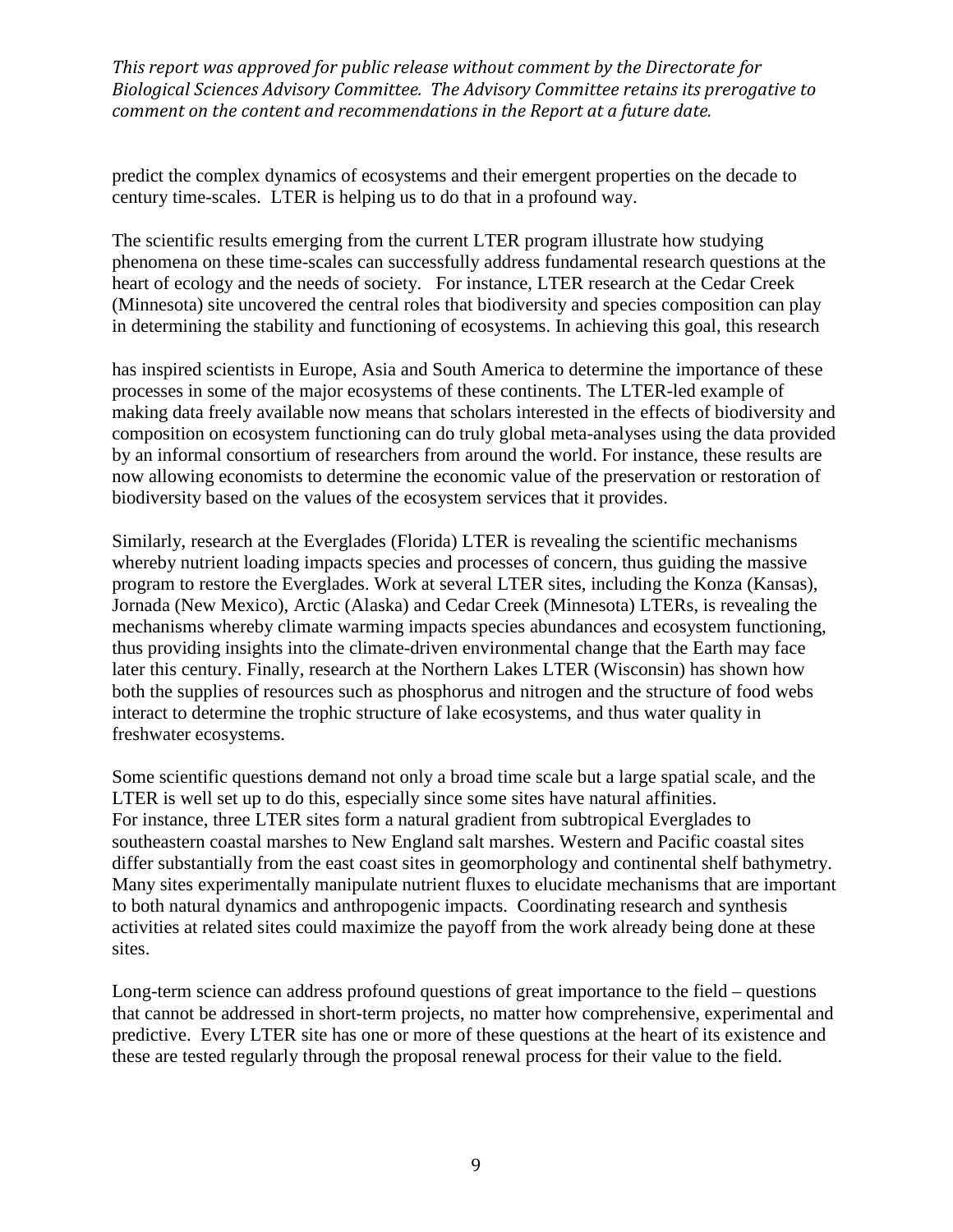**Recommendation 1**: It is critical that the LTER network clearly articulates for NSF and for the scientific community as whole its "value-added" components. It needs to be absolutely clear (a) what challenges long-term data are *uniquely* poised to answer and (b) what the LTER network can offer *beyond* a collection of excellent long-term studies on diverse issues at ecologically distinctive sites. For LTER to better justify significant additions of resources for current activities (and possibly the addition of new sites), it needs to clarify the grand challenges that individual sites and the network as a whole would be able to answer if such expansion took place.

*Actively Fostering Cross-Site Activities.* As a committee, we discussed multiple visions for the strategic added value of the LTER network. We believe that the LTER sites are doing critically important science in their own right that, in a perfect world, would be sufficient justification to expand on this program. The last 30 years of research across the LTER sites have provided a rich foundation upon which to build the "big science" infrastructure essential for addressing the major anthropogenic challenges that face the planet. Indeed, we know of no other suite of research sites as suitable for this mission as the LTER sites. The LTER network has realized that and has framed its decadal plan around a few of those important questions. However, within-site studies alone will not be sufficient to provide the scientific knowledge needed to address issues related to the impacts of climate change, invasive species, and other human environmental impacts.

The current strategic emphasis takes the work that is done at the existing sites, looks for common activities and questions, and then groups these activities under common titles and science questions. This can lead to synthesis and is extremely worthwhile. However, the goal of synthesizing patterns across sites is not driving the decadal plan, nor does it appear to be articulated as a central goal of the program. For example, almost all LTER sites measure nutrient fluxes, and in every location nutrient fluxes are changing at some level due to human activities. Thus, the decadal plan has identified the study of ecosystem responses to anthropogenic nutrient fluxes as an important goal. The authors of the decadal plan overlay a map of the LTER sites on a map of nitrogen deposition rates across the continental United States (Figure 4.11). In this figure, one can see that the deposition of nitrogen peaks across the upper midwestern United States, the agricultural heartland. Yet, there are no LTER sites in this highdeposition area, and only one site (Kellogg Biological Station, Michigan) has a strong agricultural focus. If cross-site synthesis were a strategic focus of LTER, then the network should be looking for other data to fill in around this gap. Furthermore, a strategic focus on ecosystem dynamics and continent-scale anthropogenic nutrient fluxes would likely lead to a recommendation for specific types of new LTER sites, including additional agricultural sites, across a gradient that incorporates the key high-deposition areas.

This choice between an emphasis on synthesis activities (important under any circumstances) and a real strategic focus that drives the science in new directions and addresses new questions is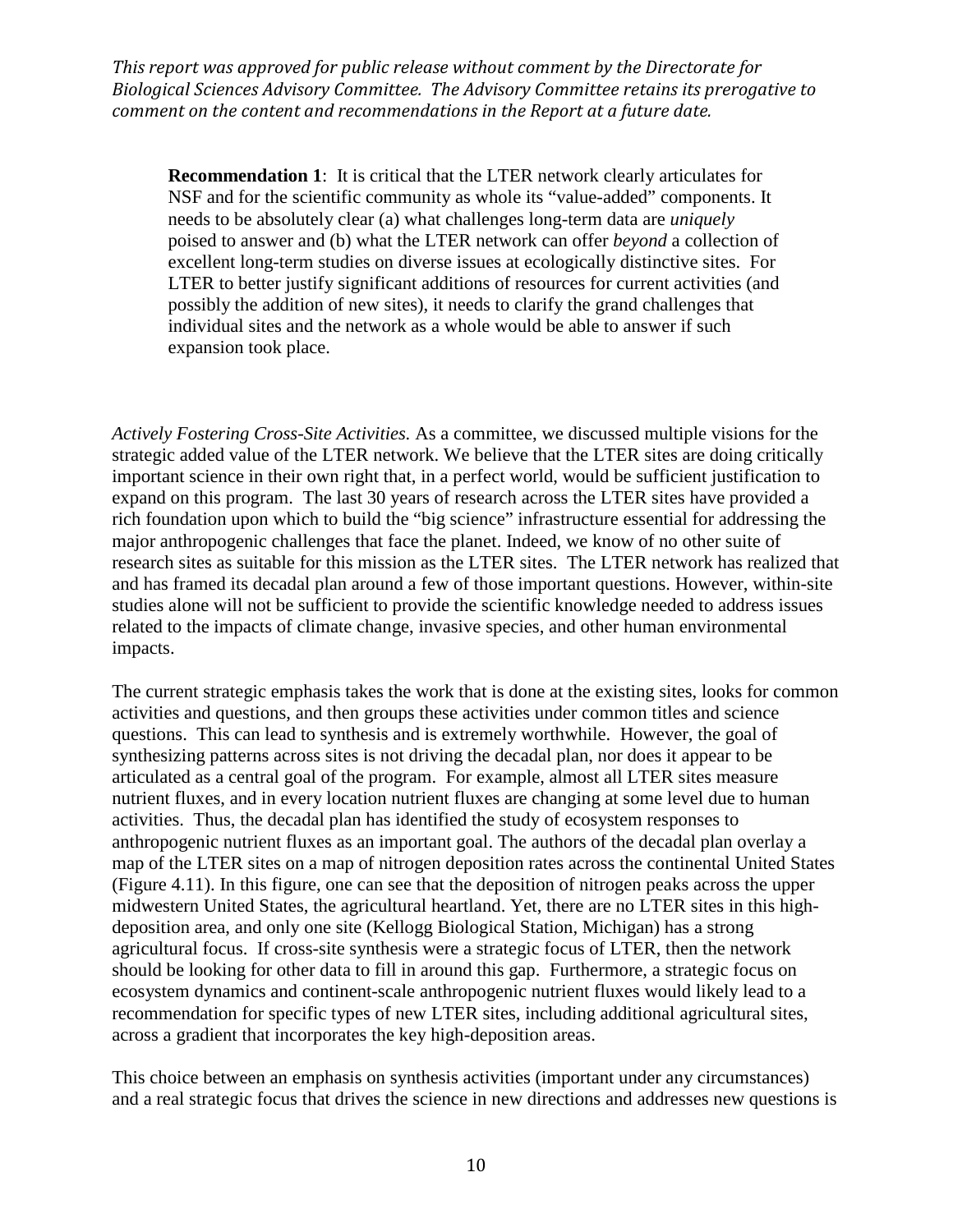one that the network must address. This committee was very comfortable with the network's concentration on site-driven scientific questions, where the societal questions provide added value through synthesis. The network can justify its future direction by maximizing the valueadded components through partnerships, synthesis and collaboration. The alternative, and probably scientifically riskier, approach would be to really engage these key continental-scale, socially-relevant questions and to chart a path that has these broader questions as the central goals in the science. The committee believes that designing the future expansion of the network to directly address large science questions through cross-site, continental-scale experimentation on decadal scales is required for justifying a dramatically greater scope and role for this program.

One potential mechanism for expanding the capacity of the LTER network to address big, coordinated, experimental science questions across the network could involve NSF competitions

targeted to this goal. The LTER decadal plan identifies a number of the big science areas, but, as mentioned above, takes a synthesis approach rather than pushing for the network to directly address each question. The LTER network and the NSF could challenge the LTER and non-LTER communities to submit proposals that directly addressed a key grand challenge. These proposals could involve one or more new sites, specific experimentation at many appropriate sites and even additional measurements across the whole network as appropriate to address the science goals. We are not recommending a broad "supplement" to the program, evenly applied across the network, rather the converse. Individual big ideas would compete with each other through the proposal process and likely involve a subset of the network and targeted expansions towards a specific goal. We recognize that this is at odds with the very egalitarian culture in the network, but feel that the risks are small compared to the enormous opportunities to let big science questions, each tested by peer-review, drive the needed expansion to address grand challenges. This same network approach could also tie in NEON sites and other resources. With the maturation of the LTER program, the recent successes in synthesis centers and the emerging observing systems, this may be a great time to create a proposal process which can allow the field to achieve the science behind these even greater aspirations.

We also want to emphasize that the synthesis of cross-site long-term ecological research need not and should not be an obligation of LTER researchers alone, nor an opportunity for them alone. Rather, non-LTER scientists interested in synthesis should have the ability to become active users of LTER data, via excellent web availability of all LTER data, partnerships with the new NSF ecology synthesis center in Annapolis, and synthesis workshops and other activities sponsored by the LTER network office. Scientists and students who come from other disciplines and traditions can be an important source of new ideas and insights for the network going forward.

**Recommendation 2:** The richness of the long-term observational data gathered across the LTER network makes it uniquely and optimally poised to establish *cross-site experimental studies* of the mechanisms whereby factors such as climate change, nutrient loading, loss of biodiversity, shifts in species composition and food web structure, and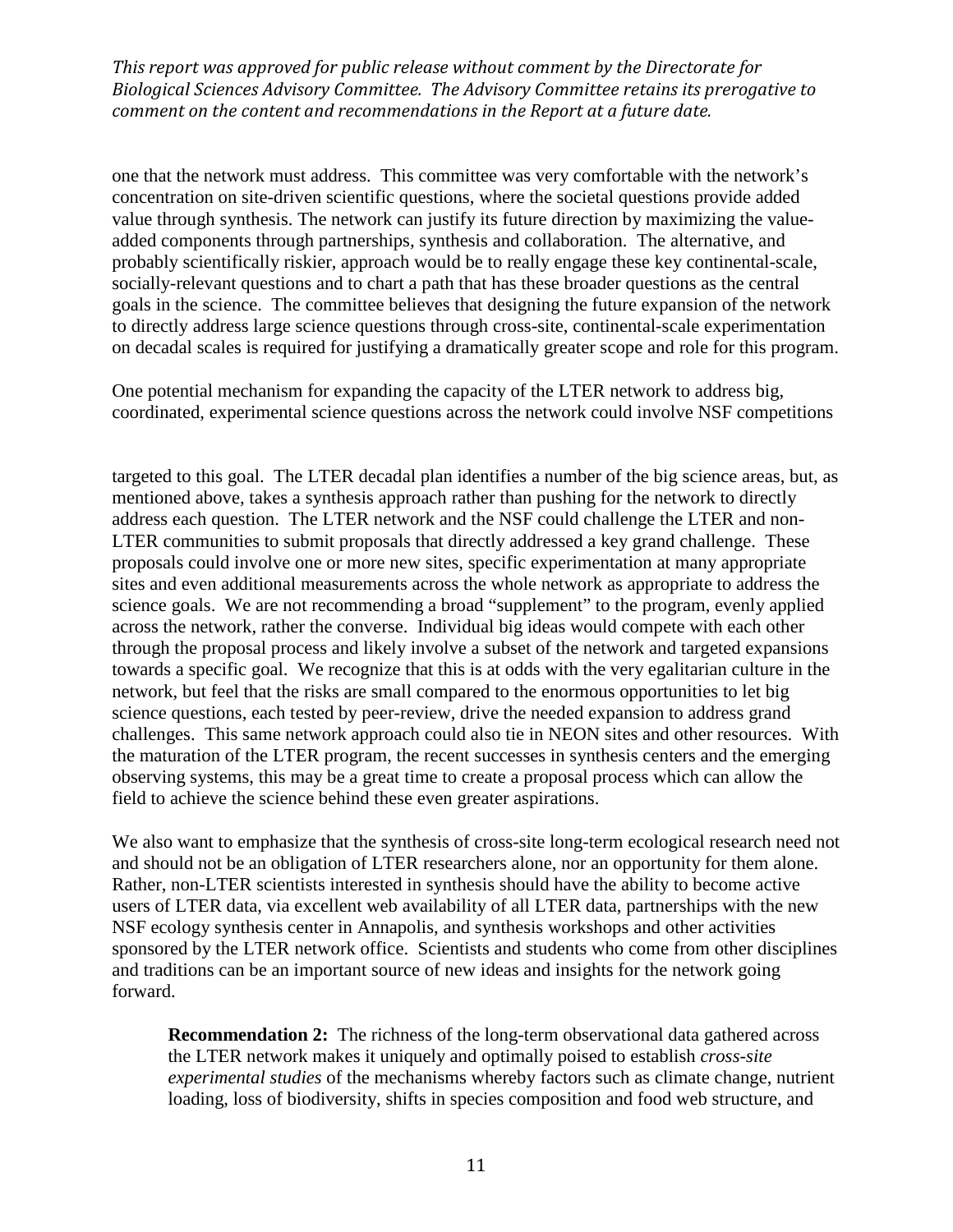invasive species impact ecosystem functioning and species dynamics. Although each site is likely suitable for only a subset of these experiments, the network as a whole would add immeasurably to ecological science by pursuing such coordinated multi-site experimental studies. We recommend that the network plan and actively seek funds for a coordinated program of cross-site experiments and related cross-site observations. To ensure success, the LTER sites should actively recruit a new generation of diverse scholars interested in dedicating their careers to experimental and observational studies at the continental scale.

*Reassessing the Role of Social Science.* Decade-time-scale science is set in the context of the information and prediction needs of people who themselves interact with the rest of the ecosystem. People are an integral part of every biological system on earth and we can only understand the dynamics of the system when people are included in the research. The importance of integrated natural and social science to address human-environmental interactions has led some LTER scientists and other ecological scientists to embrace the value of

collaboration with social scientists. In two LTER sites, the ecosystem is urban – the cities of Phoenix and Baltimore. In urban systems, humans and their structures are dominant features of the ecology, and the dynamics of the human population are an overlay on all other elements of the system. Integrated research including social sciences may even lead to a new program for Urban Long-Term Research Areas (ULTRA) defined by social science research questions. Commendably, many LTER sites have added a social science component to study the dynamic link between humans and the ecosystems those sites study. We support these efforts and the value they have brought to the network.

However, to date, the LTER network has not articulated issues in ways that social scientists view to be of central importance to their disciplines. Relatively few leading social scientists have shown an interest in embracing the social science issues being addressed by the LTER network and proposed within its decadal plan. With rare exceptions, LTER scientists are untrained in the social sciences and unable to perform social science research of sufficient caliber. Thus, the social science questions posed by the LTER decadal plan and the supply of leading social scholars who choose to collaborate with LTERs are too limited at present for such work to be a central focus of the network. Embedded social science as a component of the ecological science questions should continue and expand. However, without a clear tie to central questions in the social sciences and a broader approach for filling the shortage of excellent social science research capability, we do not think LTER-based social science research will be a central valueadded component for the network as a whole.

No matter how difficult it may be to achieve high-quality social-science research at LTER sites, we believe that all LTER sites should incorporate appropriate social-science data in their analyses. For example, we are rapidly entering an era in which the best predictor of future water quality in any ecosystem may be upstream changes in land-use laws.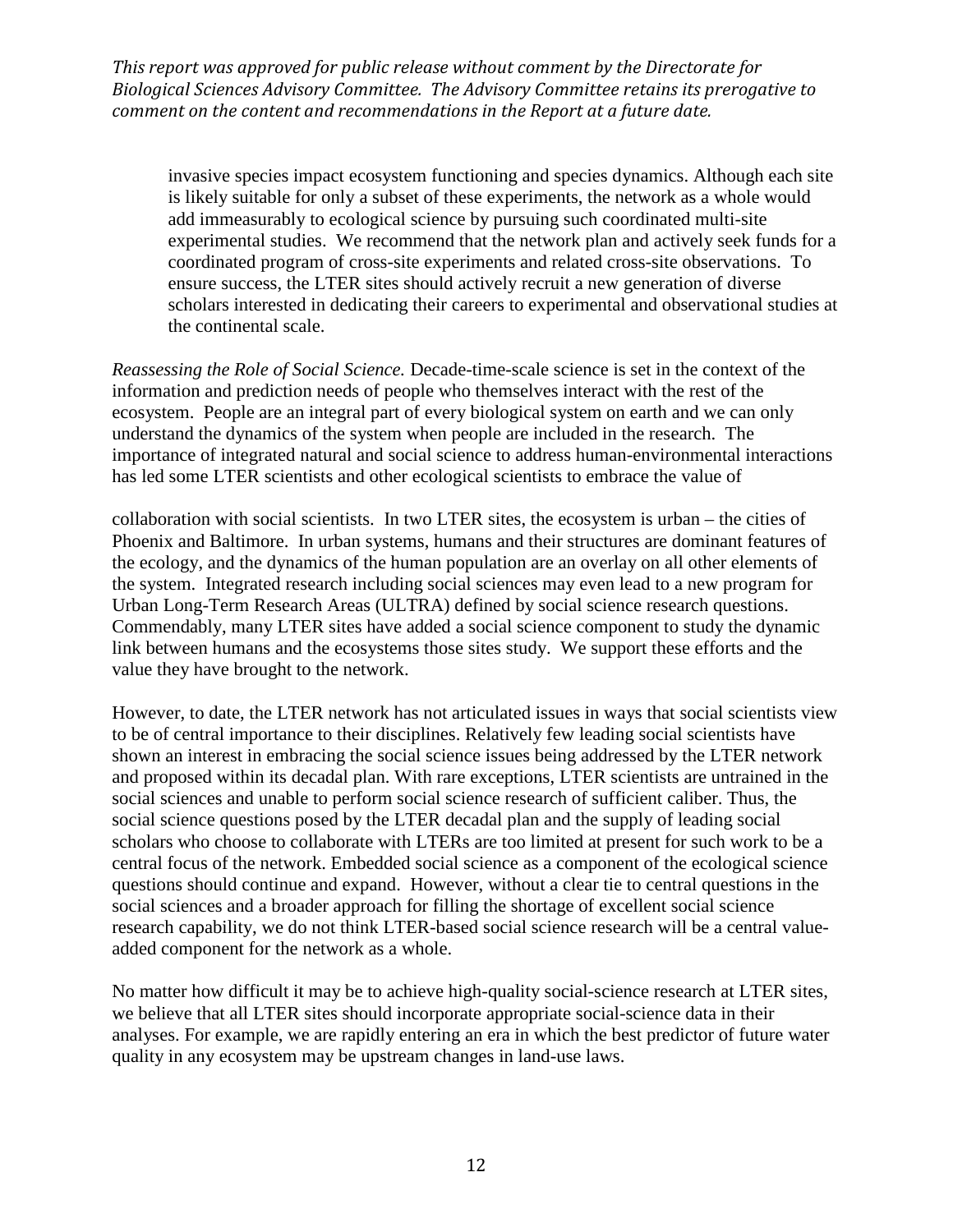**Recommendation 3:** Although all LTER sites should incorporate appropriate socialscience data into their analyses, we are not convinced that social science research is, in its own right, a central value-added component for the network as a whole, but it may well be so at individual sites. Before undertaking a major network-wide expansion of social science research, the value of such an expansion must be better articulated and demonstrated.

#### **Reassessing the Network Structure**

Over the past two decades, the individually-funded LTER projects have grown to be a wellfunctioning network. This network provides a range of benefits, including facilitation of communication among sites and of cross-site and multi-site research, and has also helped improve the science conducted at each site. By providing venues and vehicles for cross-site synthesis, a body of science that is larger than the capabilities of individual scientists and LTER sites has begun to emerge. We applaud this, and have a variety of suggestions for how LTER can continue to build this capacity.

The LTER Executive Board and the LTER Network Office play important roles in the functioning of the LTER program. The Executive Board, which was established about 6 years ago, sets network-level policy. The LTER Network Office's most critical role is to facilitate collaboration and synthesis and to support data sharing within the network and data availability to all researchers from outside the network for whom LTER might be useful. Although the LTER Executive Board has streamlined network-level decision-making, we do see that the LTER network still suffers a perhaps unavoidable tension between bottom-up and top-down control. Decision-making in LTER has long been dominated by a bottom-up approach that is very egalitarian and encourages creative within-site research. However, this approach may have compromised the ability of the network to adopt and enforce network-wide policies. We see a need for a greater centralized scientific leadership, empowered by the PIs, but that retains the dedicated involvement of site scientists. Organizational democracy principles may have great relevance here in helping this group find a path towards an empowered leadership team that fosters scientific creativity throughout the network.

The committee believes that this is a crucial time for the LTER network. It must make important decisions if it is to capitalize on a range of new opportunities and challenges. The emergence of the observing systems provides a new, parallel channel for conducting long-term, continental scale research. NEON is most relevant to the future of LTER, due to their common focus on ecological questions and overlapping science communities. However, other initiatives including the Ocean Observatories Initiative, ULTRA, EarthScope and non-NSF ecological networks like the Smithsonian Center for Tropical Forest Research (which now includes temperate sites), offer exciting opportunities for synergies as well. LTER is already connected to many of these initiatives. The challenge is whether to lead and, if that is the choice, how to do so most effectively.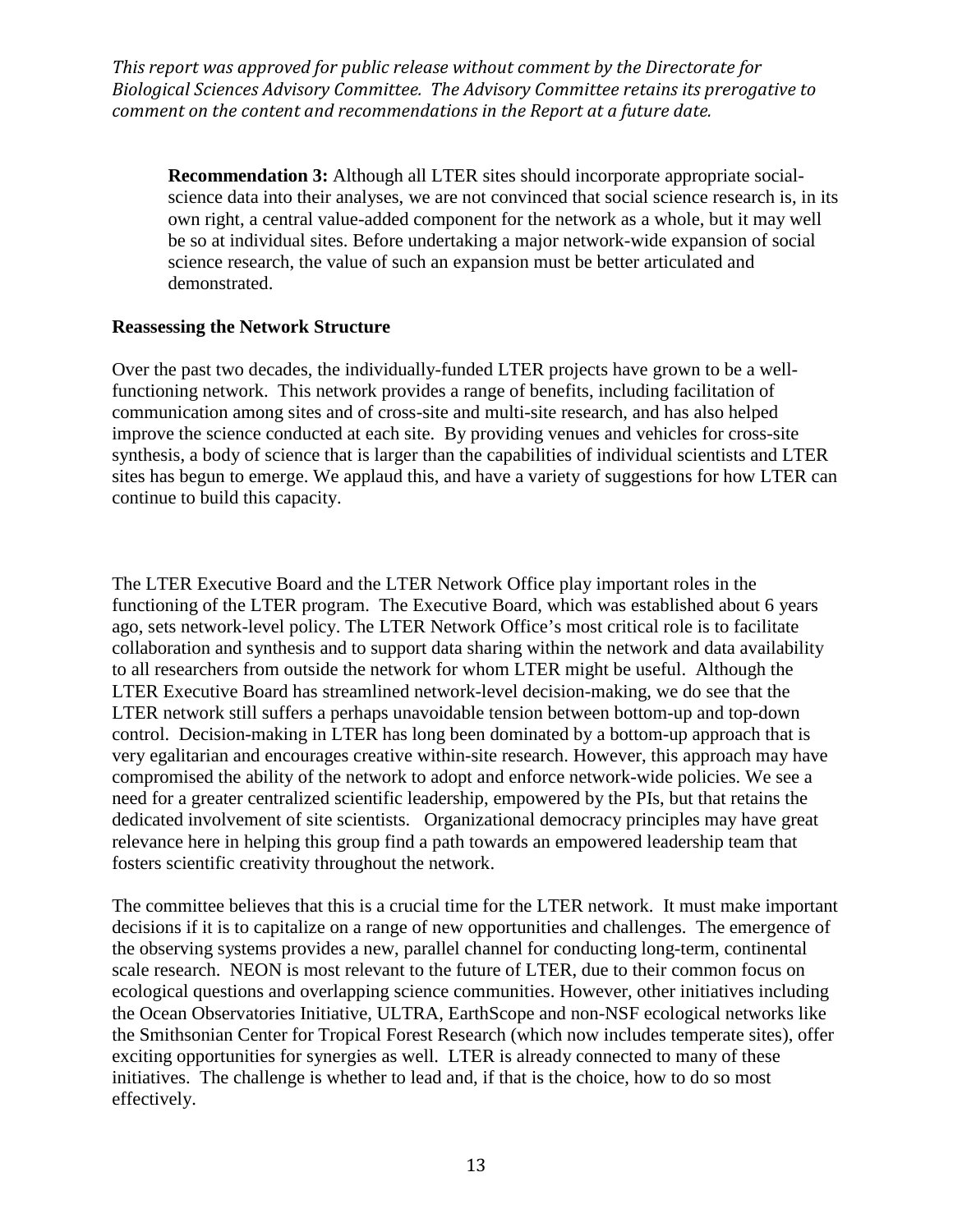The choice to engage in the science behind major environmental challenges brings both opportunities and requirements for partnership and collaboration. The LTER network will find itself rubbing elbows with a whole range of other networks and significant communities of scholars, professionals, and stakeholders. Other fields, like limnology, oceanography, climate science, agriculture and economics will have parallel networks that provide critical information and understanding. The stakeholders and decision-makers are themselves organized at a variety of levels, from local to global. If the LTER network wants to both lead the science and lead the use of that science in policy and business, its scientists must develop a new capacity for leadership and organize themselves to take advantage of it. At the very least, they must be key partners in this collection of networks and learn to play synthetic and constructive roles. Isolation within disciplines will no longer be sufficient. Conversely, through leadership, the LTER network can build an even stronger case for the value of its science, for the level of funding that it deserves, and for the role of NSF in helping make positive and concrete contributions to society.

At a more practical level, the emergence of observing system networks and other scientific communities in conservation, sustainability, long-term research and earth system science all require a sea change in the level of collaboration in the network. NEON is the most immediate challenge. This continental-scale observing system provides a unique backbone on which long-

term, large-scale ecological research can and will be conducted. It is designed around the needs of a modest number of large science questions with significant overlap and input from a subset of the members of the LTER network. In this overlap, there are considerable existing synergies between some LTER sites and some parts of the NEON network. Some discrete and potentially simple steps could go a long way towards allowing these two entities to have the greatest crossfertilization and value. Annual over-flights of each NEON site are part of its overall plan and as many as half of the LTER sites will be included because of their spatial co-location with NEON sites. Expanding this single activity to the rest of the LTER sites in the continental US would mean that synthesis activities that employ those data could easily be extended by scientists in either network to draw data from both and extrapolate more broadly in time and space. LTER scientists are now collecting social science data through access to land-use and spending datasets that are sometimes national in scope. Here too, a simple extension of the geographic range of the analysis could provide NEON scientists the opportunity to gain the same kinds of human-nature interaction insights that have become a valuable part of LTER.

Going further, once created, the NEON sites will be logical locations for many additional kinds of research, made stronger by the great diversity of other measurements that will be routinely collected. LTER scientists have developed one of the strongest academic traditions for how to actually do that kind of science and manage that kind of interdisciplinary knowledge enterprise. We believe that LTER scientists and their students should rise to this challenge and, at a greater level than currently envisioned, grasp this opportunity to use the NEON network for many kinds of research pioneered in the LTER network. In addition, there are great opportunities to take the time-series synthesis skills of LTER scientists and lead the synthesis that will become possible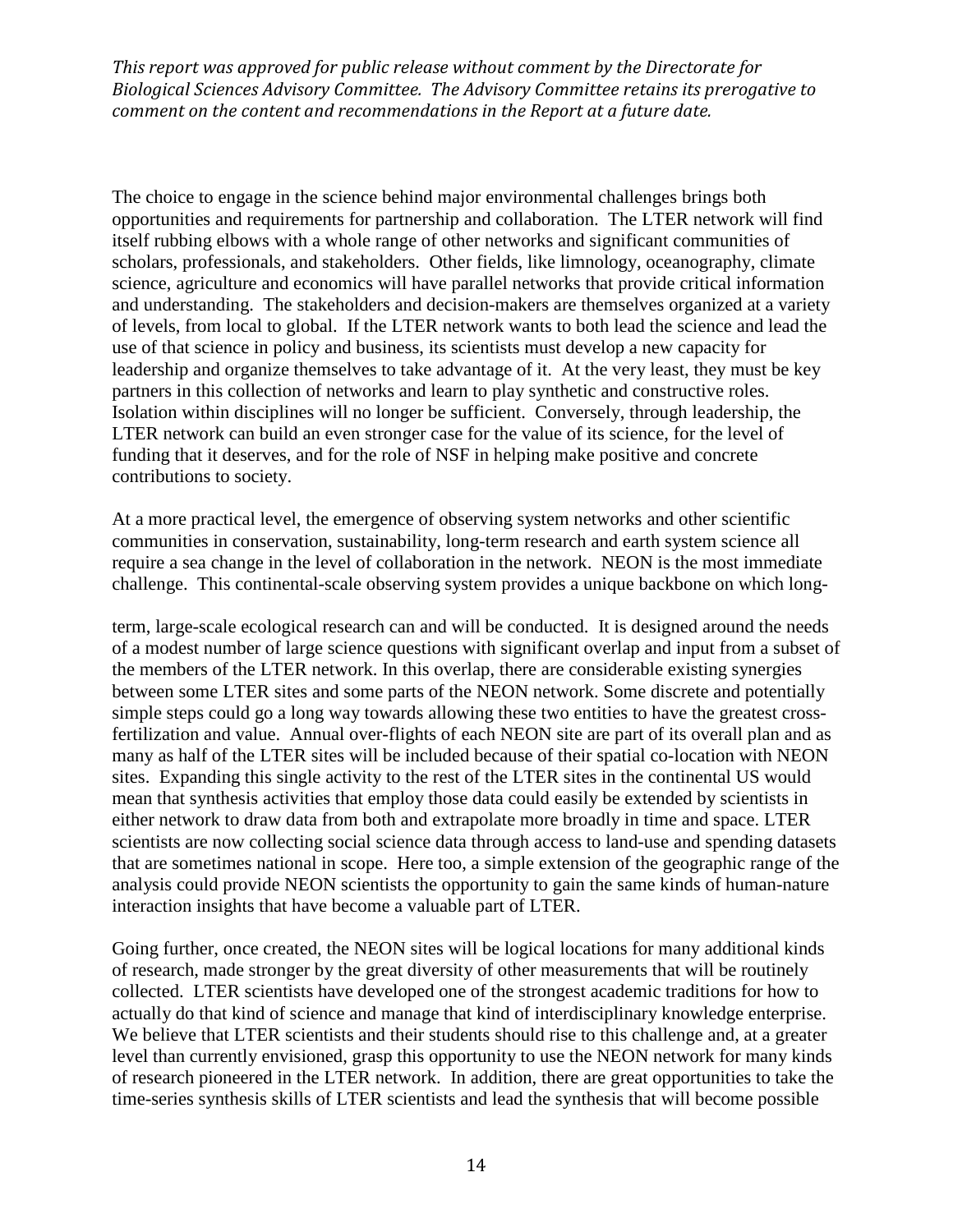with a combination of LTER and NEON data. While there is already some joint leadership between the two programs, there is also tension at both the network level and among many of the PIs. Much of this was initially created by the opposite worry about the undue influence of LTER on NEON in its formative stages. Those times are past. This opportunity is too great and the benefits to science and to NSF from the synergies are too profound to miss. LTER scientists and NSF must both push strongly for a tighter integration and collaboration between the two groups.

Beyond NEON, we are entering a golden age of scientific observing systems in NSF and elsewhere. Earthscope and the Ocean Observatories Initiative are being built. Other networks of observing systems for water and the urban environment are being contemplated or designed. The ocean time-series studies from the old Joint Global Ocean Flux Study are many decades old and continue to be a source of new knowledge about the dynamics of the open ocean. Beyond NSF, there are the ongoing NASA satellite platforms that have datasets that now extend for decades. The long-term tropical forest studies started by Steve Hubbell through the Smithsonian in Panama now encompass dozens of sites around the world. There are even many observational platforms that were never designed for science that provide critical data on the same time-scales through measurements of streams, farms, finances, real estate and other data critical to the kids of questions that LTER envisions.

One way to address the shortage of social science expertise within the LTER network is to reach out to environmental social science organizations, such as the American Anthropological Association Section on Anthropology and the Environment, the American Sociological

Association Section on Environment and Technology, and the Association of Environmental and Resource Economists, in order to frame joint research initiatives. Doing so is one method, among others, to increase collaboration between the social science and LTER research communities.

The network must create and manage its own future, particularly if it chooses to explore some of these approaches to grand challenges. Leadership will be critical. The network must find within itself and bring in from outside of the network the kinds of people who understand and value the visionary steps that the network chooses to develop. The network may change in its interpersonal character through this evolution from somewhat passive to very pro-active, and the leaders that it chooses must be selected specifically to drive and manage this change. At its heart, this will be a set of personal choices by PIs and by the network leadership. Both the network and NSF must have a strong sensitivity to this kind of change to retain the strengths of the existing community while still provisioning it for future success.

**Recommendation 4:** As the goals and spread of long-term science continue to broaden, it is becoming critical to think beyond networked LTER sites, towards networks of networks (including but not restricted to an LTER-NEON network). The LTER network is uniquely poised to seek a leadership role in achieving this goal, and should articulate a concrete vision statement about its leadership opportunities. To ensure success, the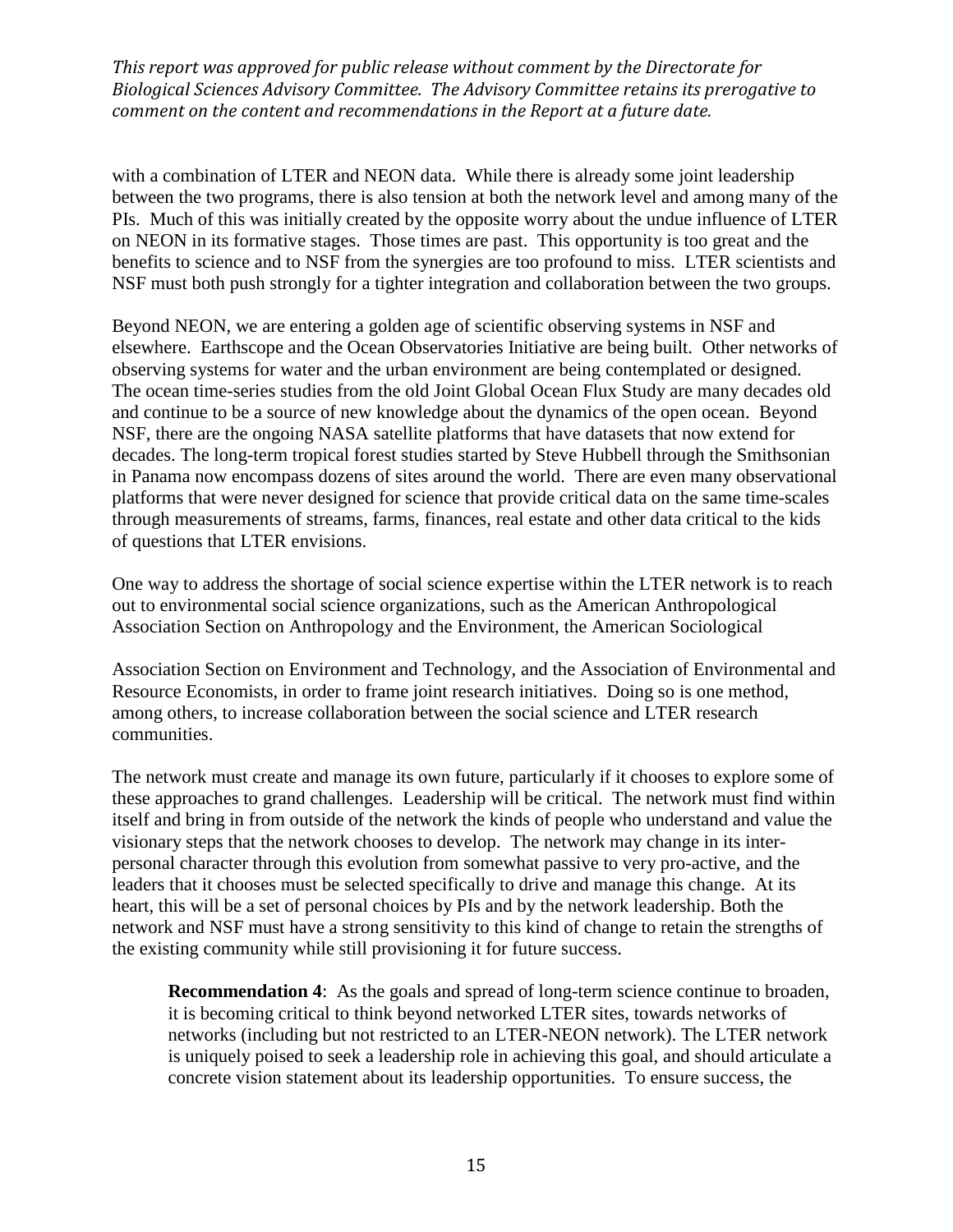LTER program should actively recruit a new generation of diverse scholars pursuing experimental and observational studies at the continental scale.

## **Reassessing LTER Data Management Practices**

The LTER network began with all aspects of data management being solely a site responsibility. Although data acquisition, quality assurance, quality control, extensive metadata, local accessibility and archiving must remain site responsibilities, we commend the network office for recognizing the critical importance of and initiating a network-wide data management system focused on data sharing, exchange, synthesis and preservation. We strongly support the concept that individuals within and outside of the LTER network should be able to access all LTER data easily from a single web site managed by the network office and then straightforwardly compare and synthesize data from numerous sites. The long-term data sets gathered across the network are highly valuable, but this value will be maximized only if all data, from all sites, become comparable, available, locatable, accessible, understandable, usable and full archived and preserved.

The individual data managers at each site provide essential services to the teams of investigators at each site and use data systems that are appropriate to the science questions. The task faced by site data managers is immense. Data gathered on-site by 50 or more investigators, post-docs, graduate students, research interns and technicians must be processed and verified to assure data quality, and then assembled into data sets and data retrieval systems that facilitate site-based research. However, as recognized by the network office, the higher-level network-wide data system that it is developing is also of critical importance to the future of the LTER network.

While progress has been made at the network level through recent increases in funding, this transition must be greatly accelerated if science and society are to receive the full benefits of LTER research. Current approaches are not yet adequate.

If LTER is to enable the study of phenomena that occur on a time scale longer than individual research careers, then a substantially greater effort must be made towards developing the information infrastructure necessary to make data sets useful to "third-party scientists" — that is, scientists who had no part in creating the data sets. Furthermore, LTER data must be managed and made available in a manner consistent and interoperable with current and emerging trends in other biological fields. Since technology changes rapidly, the committee believes that LTER data-management will require significant attention and oversight so long as the LTER program is funded. This attention and oversight must occur in the context of a rapidly and continuously changing environment, both in technology and in scientific needs and expectations.

There are two particular data issues that came to the committee's attention during our review. First, it is critical that data are archived and made available from any sites no longer receiving LTER support. It is our impression that data may have been lost when LTER sites are no longer funded. This indicates that merely making data available through each LTER site's own web site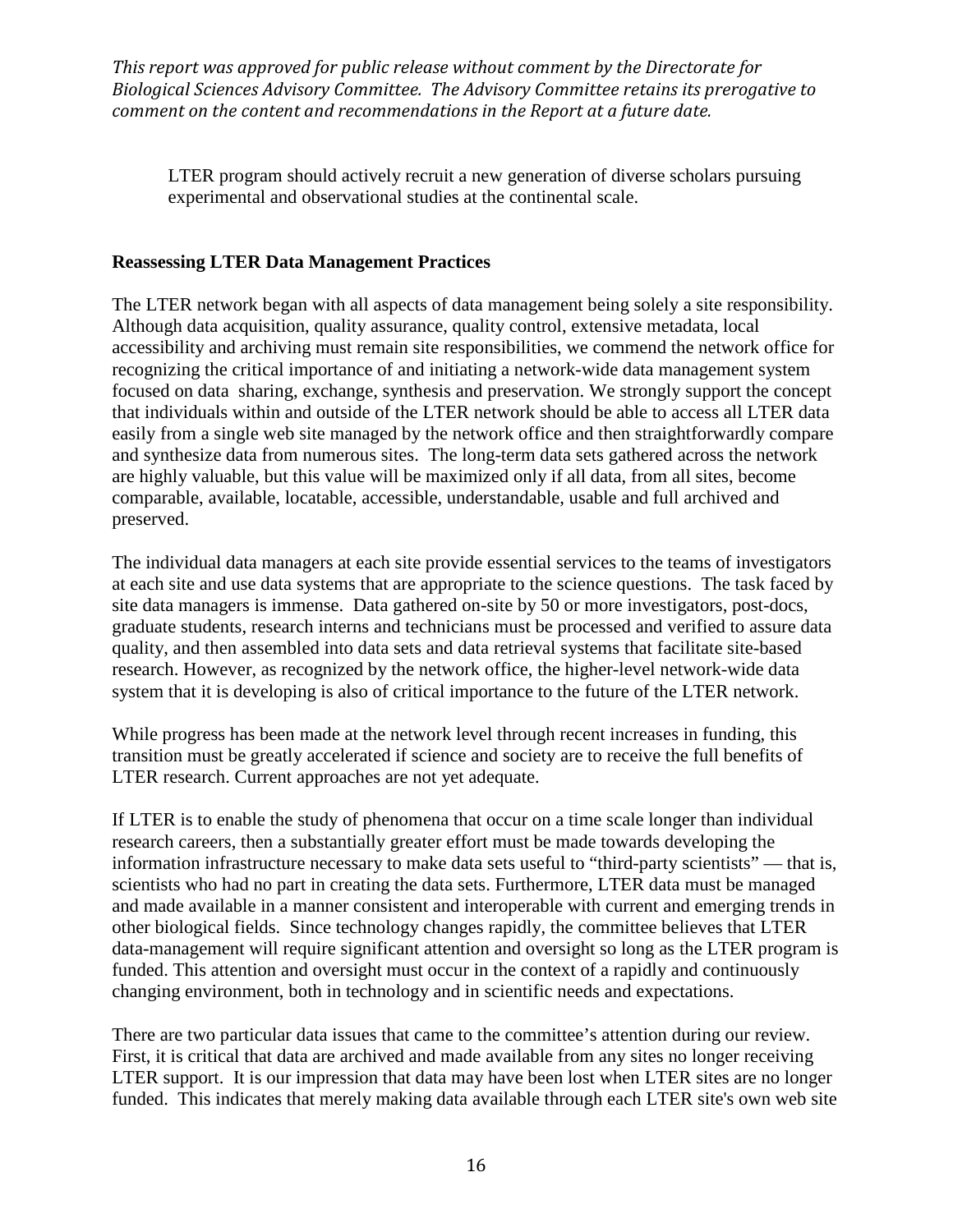is not adequate. LTER sites must annually share data sets by publishing them, in their entirety and with appropriate metadata, with the network office and/or some other permanent repository. NSF must ensure that such repositories are indeed securely and sufficiently backed-up and permanent, since the information they contain is irreplaceable.

Second, the idiosyncratic nature of the data system of each LTER site means that assembling network-wide data sets with which to address a synthesis question can be extraordinarily difficult. For instance, we discovered that it is virtually impossible to search for and locate existing LTER data by the dates when the data were collected (though the full set of dates are available). For a program that is focused on the temporal domain (i.e., long-term), the inability to easily retrieve data by date is a significant problem. More importantly, there are many data sets that cannot be located through the network office's web site, yet are available from individual LTER sites. In addition, the sites differ significantly in their presentation of available data sets. The committee strongly recommends that network-wide data management be used to assure comparability, that network-wide data management become a central responsibility of the network office, and that all sites fully support this new network-wide task.

Because information technology is so dynamic, it is impossible for the 30-year committee to make detailed, specific data-management recommendations for coming decades. Instead, the committee recommends that NSF, LTER, and the wider ecological community engage in an on-going discussion of how to improve LTER network-wide data management.<sup>[1](#page-0-0)</sup>

The committee notes that substantial improvements to LTER data management have been achieved in the last ten years and that the network office has recently been given supplemental ARRA funding to improve further its data-management services. Many of the LNO's planned innovations are intended to address these issues. As this is still a work in progress, however, the review committee cannot determine how successful this effort will be. We do note that NSF should monitor these activities carefully and should be prepared to take steps to maximize the likelihood of a successful outcome.

We also note that the problems we have detected in long-term, third-party data availability seem to have occurred for lack of resources, rather than for lack of effort. Within a fixed budget, increasing support for future, third-party science means decreasing resources available for other activities. Deciding to forego some activities to invest more heavily in others is a tough decision and not one to be taken lightly. However, if support for future third-party science is declared a formal part of the LTER mission, then enough resources must be allocated to make it possible.

 <sup>1</sup> A member of the 30-year committee, Robert Robbins, has prepared a position paper, *"Data Management for LTER: 1980 – 2010,"* intended to stimulate discussion. This position paper is not submitted as part of the 30-year review, because it is a personal position paper, not a consensus committee report. The committee is making his paper available because in-depth discussion of these issues is needed and his paper may provide a useful stimulus for such discussion.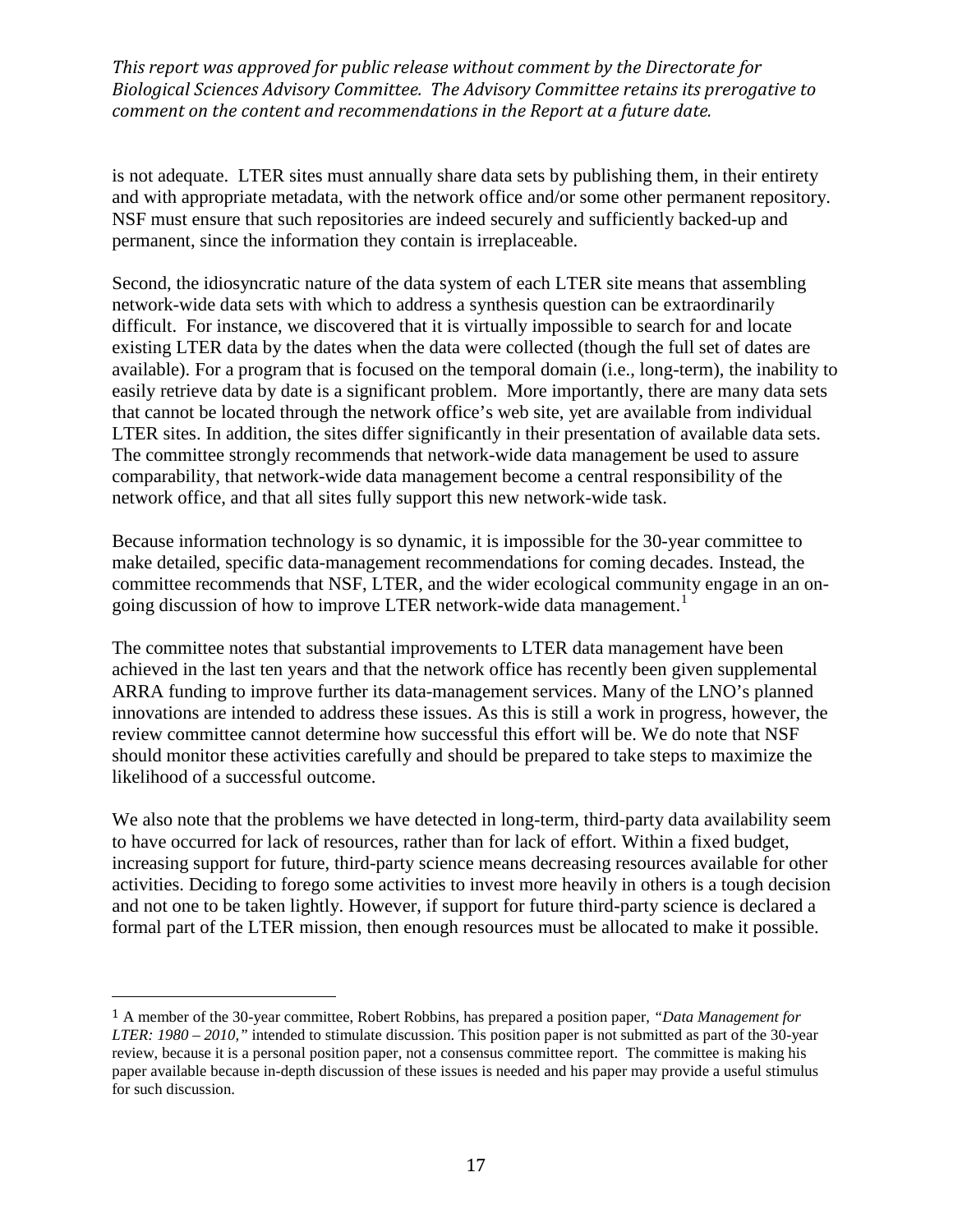**Recommendation 5**: Data management at each LTER site is adequate to excellent in its support of the current science questions at sites, but the LTER network as a whole must invest in making LTER data comparable across sites and more readily available to those interested in network-wide analyses. This problem can be remedied by either new resources for the network office or by re-directing some existing network office funding towards providing current and future scientists easy access to all LTER data from all sites. In particular, (a) the LTER Network Office must markedly expand its current data activities into a fully functional data management system that serves and archives all LTER data and metadata from all sites in a consistent and easily used manner to third-party users; and (b) each LTER site must fully support this LNO mission by publishing all data sets, in their entirety and with appropriate metadata, in a standard format with the network office and/or some other permanent repository in a timely manner.

#### **Extending the Network Reach**

The committee concurs with the NSF Advisory Committee for Environmental Research and Education on the importance of promoting "new and participatory approaches to environmental education and public engagement through formal and informal venues" and on the need to "help policy-makers develop a better understanding of complex environmental systems" (Transitions and Tipping Points in Complex Environmental Systems). These efforts are critical in the 21<sup>st</sup> century because American society is confronting problems that can only be addressed using environmental science. At the present time, though, the science of climate change is poorly known, the threat of invasive species is widely ignored, and fundamental biological processes, such as evolution, are misunderstood. Policy makers and managers need solid information on which they can base decisions and promote management strategies, and teachers need help in devising hands-on activities that help learners of all ages understand how science is done and

how science can solve problems. However, scientific information alone is usually not sufficient for building a meaningful educational program or for designing and executing a management plan that is satisfactory to a variety of stakeholders. Social scientists, communicators, and citizen-advocates are often necessary to formulate and broadcast important messages and strategies. Citizen scientists who participate in LTER research are well poised to learn more about how science is conducted and to help LTER scientists establish additional contacts in local and regional communities. These participatory approaches can provide important opportunities to increase diversity in the field as well as help build ecosystem literacy in a diverse society.

*Encouraging Outreach through Science Educators*. Schoolyard projects and other K-12 education efforts are being carried out at all LTER sites. Just as the success of collaboration with a social scientist depends a lot on serendipity, i.e., finding the right person and the right focus, so do the education efforts. Many talented individuals have created effective and imaginative programs throughout the LTER network. Frequent meetings among the people involved in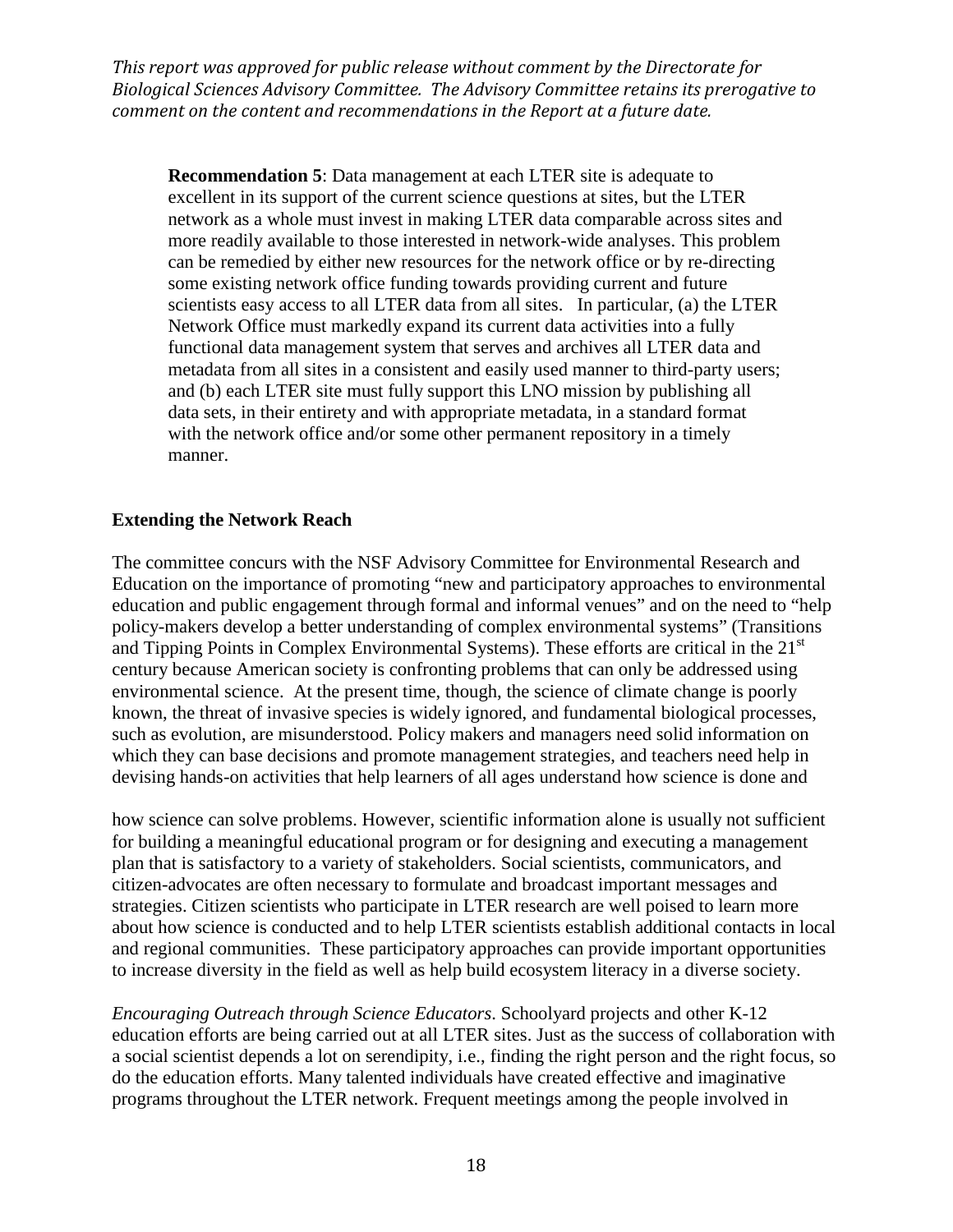education, along with regular attendance at all-scientist meetings, are necessary to spread good concepts and spotlight new ideas. Additional support should be actively sought to encourage communication and coordination among LTER science educators and to get effective ideas into the science education literature for use by teachers distant from LTER sites.

*Encouraging Participation.* Every young person visiting an LTER site or participating in an LTER education program should perceive that he or she can be a scientist too, regardless of gender or ethnicity. Nothing says this better than diversity in the LTER work force. Diversity considerations should permeate every hiring decision on an LTER site, including the development of special programs for neighbor minority groups such as Native Americans and enclaves of second-generation immigrants, such as Vietnamese and Micronesians. Summer internships are a good mechanism for introducing minority students; even if interns do not go on to become scientists, they are likely to become educated and concerned citizens. The committee was encouraged by efforts to increase diversity at the sites visited, and we encourage LTER scientists to make sure that outreach continues to be a priority as new scientists and support personnel are hired into a project. The LNO may be able to play a centralized role in attracting minority students with local experience and assigning them to REU sites elsewhere in the country.

*Communicating Research Results to Policy Makers and Managers*. Every LTER site has a mechanism for extending its research results and their implications to the broader public, and it is probably not realistic to try to coordinate or standardize efforts across sites. Nevertheless,

bringing relevant information to managers, policy makers, and the general public is so critical to our society, that coordination with professional communicators should be mandatory. LTER sites can often partner with state and federal agencies to coordinate outreach programs with related messages. Regional Sea Grant offices, for instance, may have an effective communication system that could easily absorb research results from nearby LTER projects. Extension programs in land grant institutions may be able to assist similarly with inland projects. We urge that opportunities to engage with managers, social scientists, and others not directly involved in ecological research in order to extend the process and results of ecosystem research to a larger

public be given special resources. Finding and collaborating with non-traditional colleagues require some serendipity, so we feel the details cannot be mandated, and we do not have an associated recommendation. However, sizable "carrots" to foster such interactions should be available in both ecological and social science offerings in the NSF. Perhaps interagency cooperation with USDA NIFA grant opportunities in the Environment and Natural Resources emphasis area could also be developed to address management issues.

**Recommendation 6:** Citizen science shows increasing promise as an outreach and educational tool to local communities and to audiences with a diversity that reflects the nation. Some LTER sites are encouraging this, among their other educational activities. These efforts should continue and be initiated at other sites.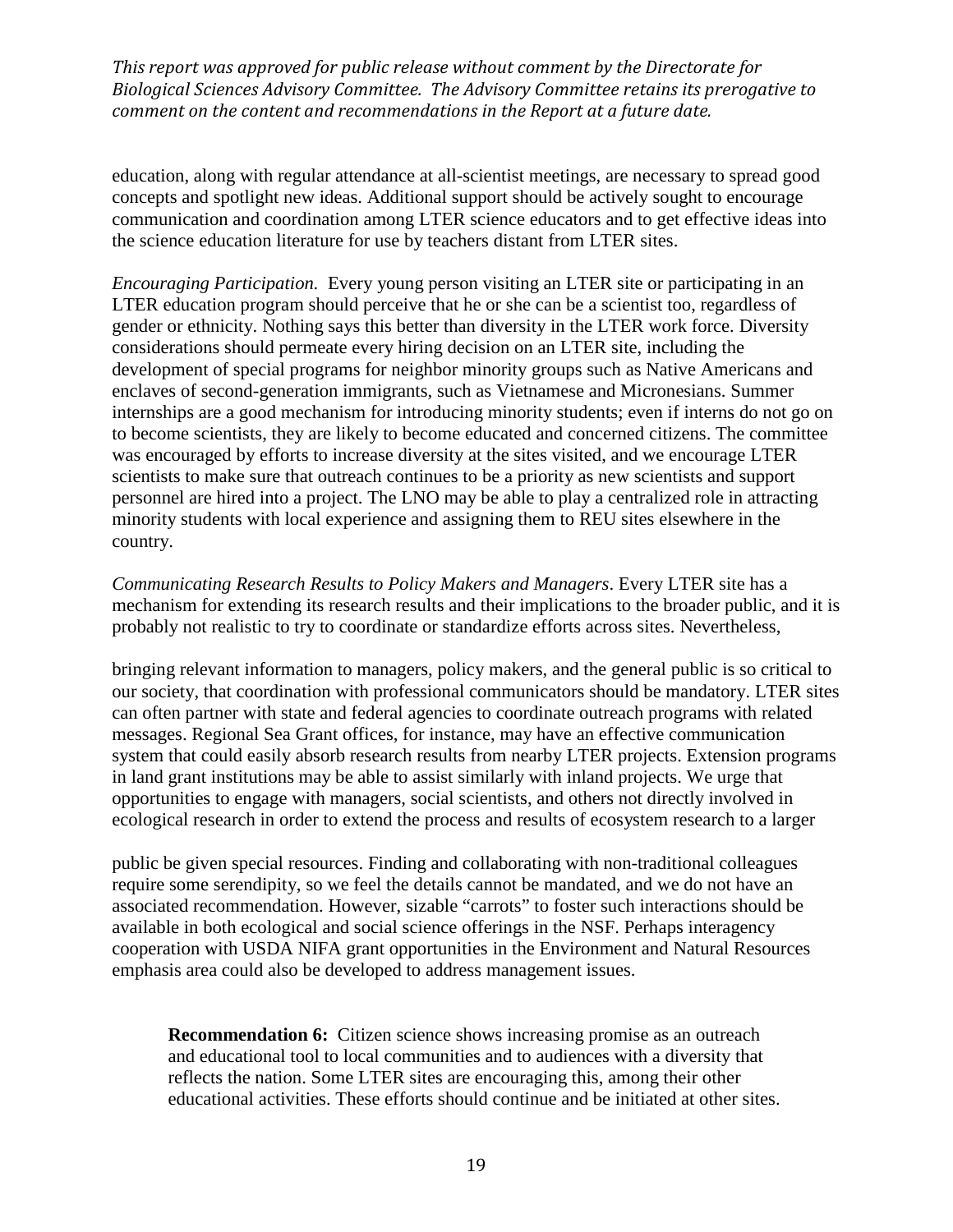Their success is partially predicated on increasing the diversity of scientists, staff and students at each site as role models to the citizen scientists and each site must enhance its efforts in this area.

**Recommendation 7:** Cross-site education programs should be a higher priority for funding and effort, both through the spread of the better program models and for education activities that truly leverage the network as a whole. The few crosssite educational programs that have been offered to date have been very promising but funding has been minimal. It is critical to identify funding mechanisms for cross-site education both within and beyond NSF. Such programs should emphasize participation by diverse students and stakeholders.

#### **Looking Forward: Resource Issues**

We conclude with a few thoughts on resources. First, we feel that the existing network is of incredible value and represents one of the highest scientific values for the science dollar. In that regard, we feel that modest funding increases should be the minimum trajectory moving forward. Within that context, the continued periodic review process and the ability to add and terminate sites according to the review process is fully appropriate. However, there are a few areas where, even within the existing funding levels, we recommend some changes in emphasis that likely require redistribution of funds. The network office must place more effort on making all network data public and available, even if this could only be achieved at the expense of curtailing other network office activities. In addition, the diversity outcomes are not uniformly

adequate and programs that are lacking must prioritize some funding towards new efforts or adopt models from more successful sites. Neither of these re-distributes the bulk of the funding, but some of these choices have to be made and enforced by the network and the NSF.

Second, if new resources for long-term ecological science become available, we recommend that NSF look at a cross-network proposal process that addresses big questions rather than just a simple expansion of the network. Having an open competition for proposals on big ideas that use both the LTER and NEON networks, as well as resources beyond the networks, is likely to result

in the best new science for the investment. Such a competition would leverage the enormous capacity of these communities and infrastructure, but be firmly focused on big questions vetted through peer-review. The questions themselves must come from the community rather than through a massive central planning exercise. In this way, excellent "big science" can be done as reasonable "marginal costs" on these two great investments. Further, since many of the big questions are of significant societal concern, they can heighten the value of LTER science to society, particularly when combined with the outreach, stakeholder involvement and citizen science that some LTER sites have pioneered so well.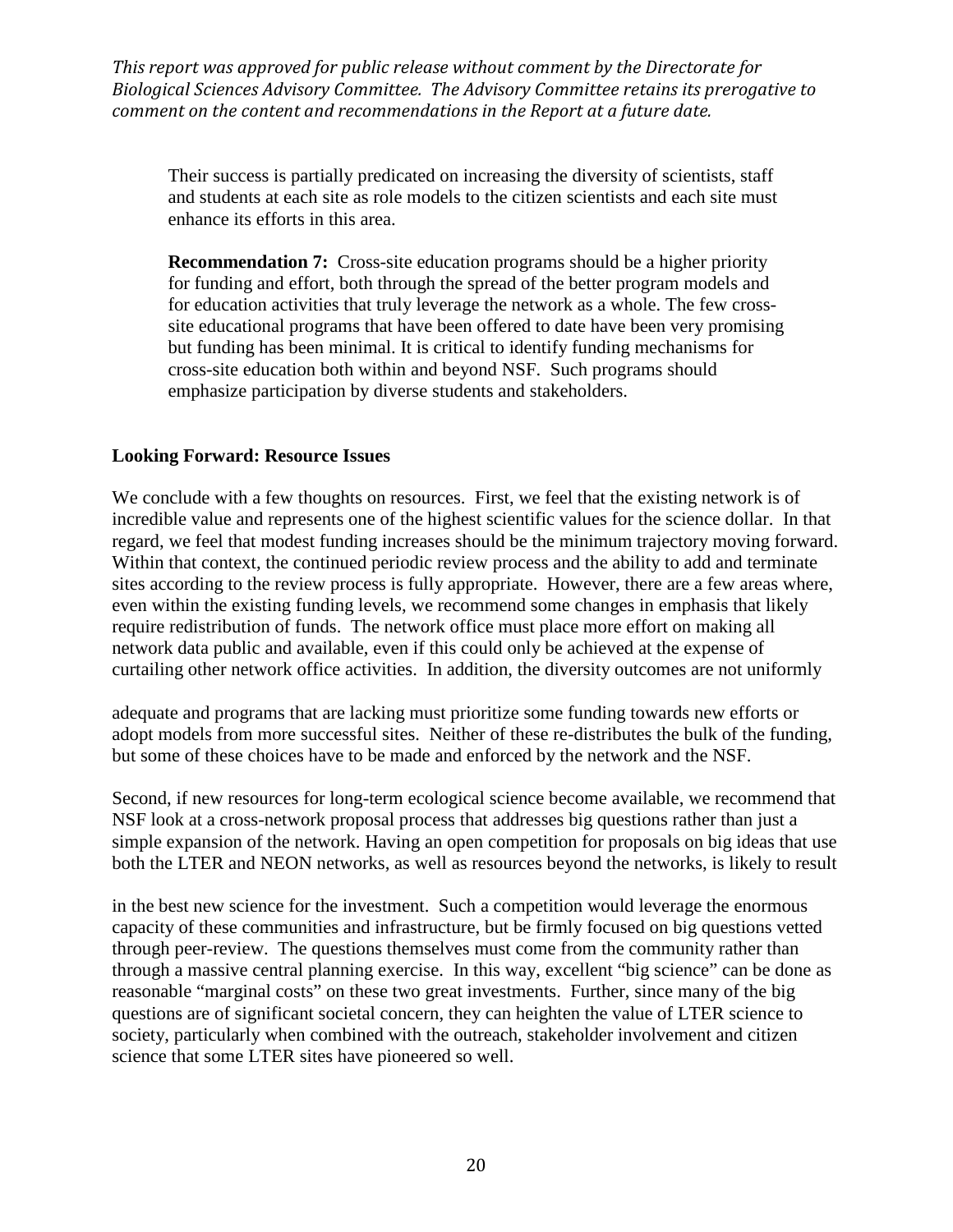Third, the network is primed to develop additional resources beyond NSF. LTER sites have a great track record for finding additional resources, both by attracting other investigators with their own NSF funding or by finding funding and investigators from other agencies. The network should expand this effort, encouraging PIs to learn from each other the approaches that have led to success. The network can develop business models for gaining infrastructure funding from new groups that use LTER infrastructure and undertake cooperative research. LTER scientists can look to the value they provide to stakeholders and develop resources from these sources. As the LTER research meets society's needs, LTER scientists can engage the development offices at their institutions to find private and corporate support. Every site has some mix of these approaches and, together, they could learn how to be even more effective in the approaches that they have yet to try.

**Recommendation 8:** Resources are a key limiting factor for the future of the network. The network should: 1) make realistic prioritizations within the existing resource base to create more science per dollar, and 2) engage with NSF and others to pro-actively develop new resources. Prioritizations will include spending more on data and diversity. The case for new resources could be built around a new level of excellent science that addresses the big science questions that underpin society's grand challenges. In all cases, the best practices and tools for developing new resources could be shared across the network to improve the effectiveness of each site.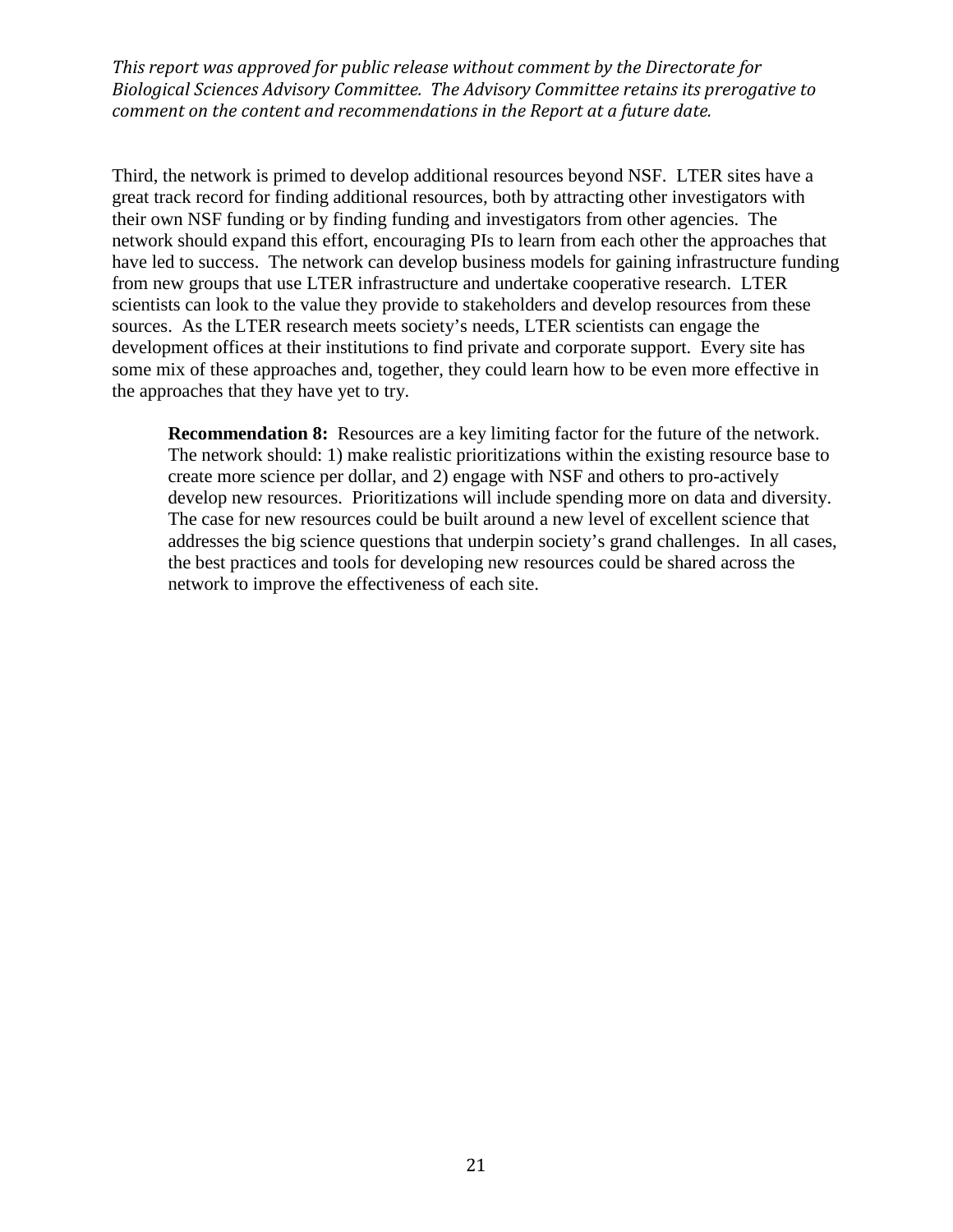## **APPENDIX 1**

The members of the LTER 30 Year Review Committee were:

Judith Bronstein University of Arizona

Katherine Ewel University of Florida

Anthony Michaels, *Co-Chair* University of Southern California/Proteus Environmental Technologies

Stephen Polasky University of Minnesota

Alison G. Power, *Co-Chair* Cornell University

University of Minnesota

Robert J. Robbins University of Washington

David Tilman University of Minnesota

Joseph Travis Florida State University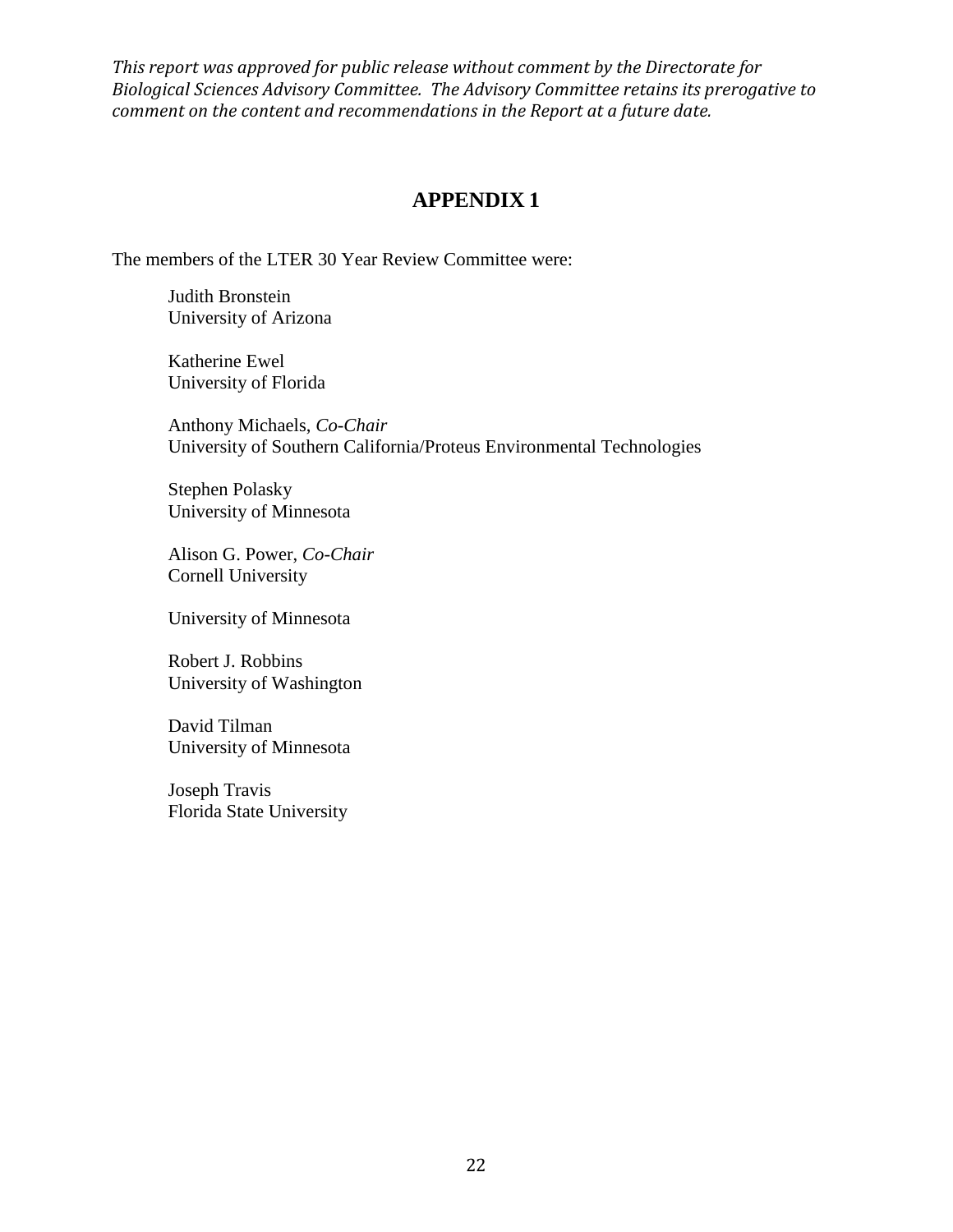## **APPENDIX 2**

## **Charge: 30 Year Review of the LTER Program**

The committee is charged with providing a review of the Long-term Ecological Research program at its 30-year mark. This review is intended to be prospective, rather than retrospective, articulating a strategic vision that will strengthen the core science agenda for the LTER network over the coming decade. The committee should review the program broadly, not the individual sites and their accomplishments.

The recent Integrative Science for Society and Environment (ISSE) report provides a research plan for the inclusion of more rigorous social sciences in the LTER program. We ask the committee to consider how the LTER program should respond to future challenges and needs in ecology, ecosystem science, and environmental biology as well as to the integration of social and environmental science and to education.

Questions to direct the evaluation include but are not limited to the following:

1. What are the key elements of a strategic plan for LTER over the next decade? In particular, what new conceptual areas could or should the program address?

Issues that might be addressed include the balance of disciplinary and interdisciplinary research; the balance among site types (e.g. urban, agricultural, rural); the scope and role of international LTER investments by the U.S.; other models for long-term research; and limitations of the present network in addressing important research questions.

2. What can a network of long-term study sites accomplish that cannot be accomplished through other funding mechanisms? That is, what unique research contributions can LTER provide?

Issues might include the value of research funding at a site for more than 30 years; the important questions that have emerged as a result of three decades of data collection; and how a long-term research program can be structured to respond dynamically to complex environmental changes.

3. What role should LTER play in data synthesis, management and analysis, particularly with respect to NSF investments (Table 1)? How should LTER interface with these other investments?

Issues might include long-lived data access and interoperability; the types of questions that NEON and other observatories will allow LTER to address; and LTER cyberinfrastructure considerations.

Table 1. Current NSF investments in research platforms and synthesis activities.

| LTER-   | http://www.lternet.edu                         |
|---------|------------------------------------------------|
| NEON -  | http://www.neoninc.org                         |
| GLEON - | http://www.gleonrcn.org/index.php?pr=Home_Page |